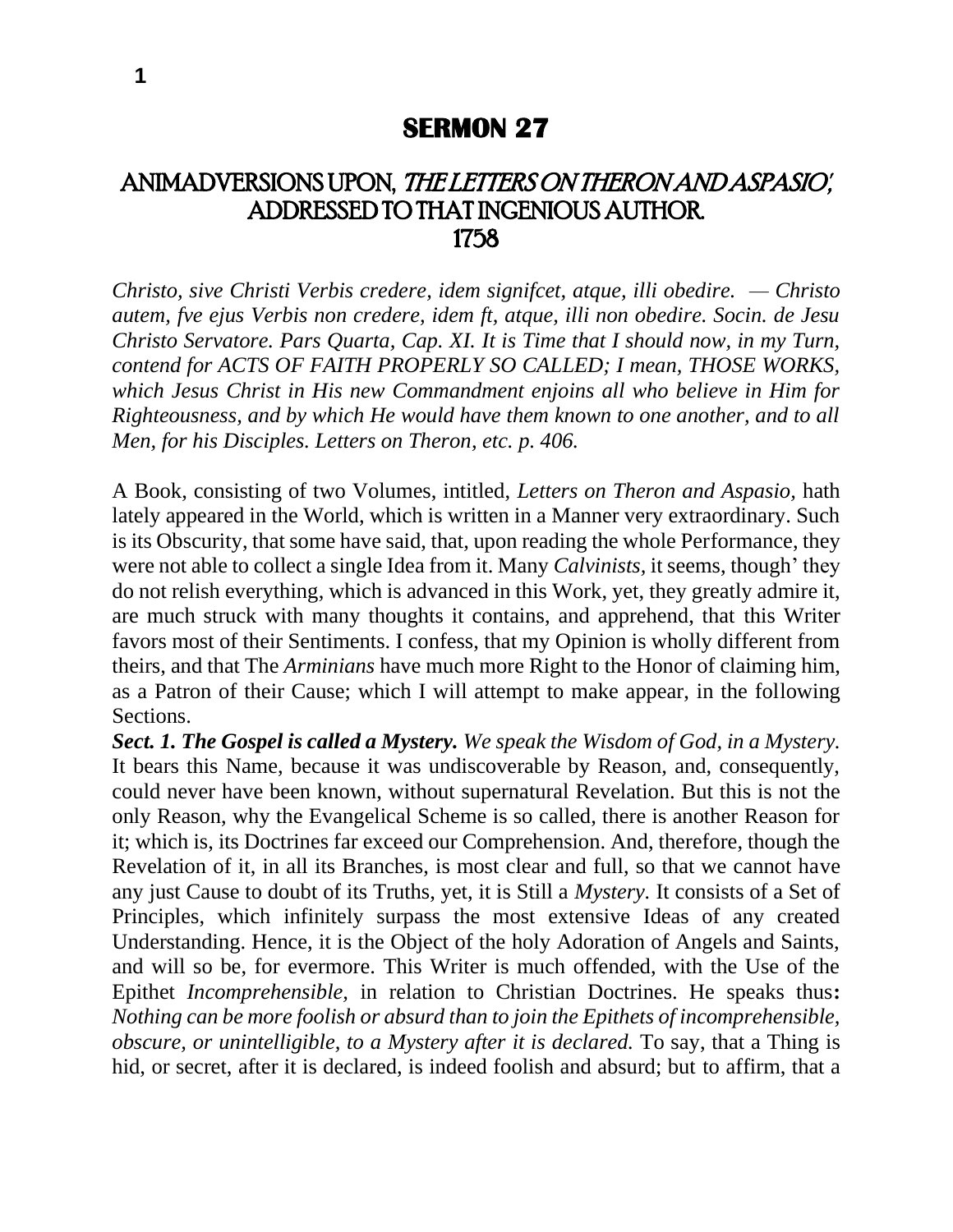so, how clearly so ever that Truth may be revealed. And such is the Nature of Evangelical Truths, wherefore, they are rightly termed Mysteries, notwithstanding the dear Revelation of them. Why does this Author connect together the Epithets, incomprehensible, obscure, or unintelligible? Are they Terms synonymous? Is he so weak a Man, as to think, that they mean the *same?* I am persuaded, that he is not. I cannot but consider this as an Instance of Unfairness, and Disingenuity in him. He knows that infinite Duration is a Truth incomprehensible, but I think he cannot account it obscure, or unintelligible. It may easily he proved against any Man breathing, that without we allow some incomprehensible Truths, we can have no Religion at all; for, the Whole of Religion is founded on *Mysteries*; or Truths, whereof no Creature whatsoever can frame adequate Ideas.

*Sect. 2. The human Mind is possessed of a Capacity to discern some most important Truths, viz.* That there is a God. That He is an eternal and self- existent Being. That He is infinite in every Perfection. That all Things are, because He wills their Existence. That He is the Origin of Good and Happiness. And that all intelligent Creatures are under indispensable Obligations to honor and obey Him. This Ability is *innate,* or natural to Men, and is inseparable from our Minds. But I can by no means agree with this Author, in thinking, that we have an actual Perception of the above-mentioned Truths, or of any other, *without Reasoning* that supposes., the Truth of the Doctrine of innate Ideas, in the utmost Sense, that can be imagined, and which is mope apparently false. A Man knows the Truth of the Existence of Deity, upon a Perception of Evidence of that Truth; and, therefore, that Knowledge follows upon Reasoning. It is a Conclusion, which the Mind draws from some Premises, which it hath under its Consideration. It is certain, that the human Mind cannot but discern, that some Things are true, and others false; that some are right, and others wrong; that some are ft to be done, and others unfit, upon Examination. But this is no Proof, that it hath an actual Perception, or Knowledge of any Truth, without Reasoning, which this Author maintains, and calls *Conscience, or right Reason.* This the *Quakers* mean, by *the Light within.* This is that *Light* wherewith *every Man is lighted, that cometh into the World.* Natural it is to Men; but is greatly impaired, an Consequence of Man's Apostacy, and, is *unworthy* of the Name of right Reason, which our Author gives it. In many Things. it is wrong. Right Reason is not wrong, an any Thing, which God, the Fountain of all Reason, intended our intelligent Nature should be conversant about.

*Sect. 3. Language is the Medium whereby Men communicate their Ideas one to another.* By that God conveys to us the Knowledge of His Will. The Mean, therefore, of the Conveyance of the Knowledge of Divine Truths is natural; and, yet, the Scripture is properly called a supernatural Revelation, because the Penmen of it,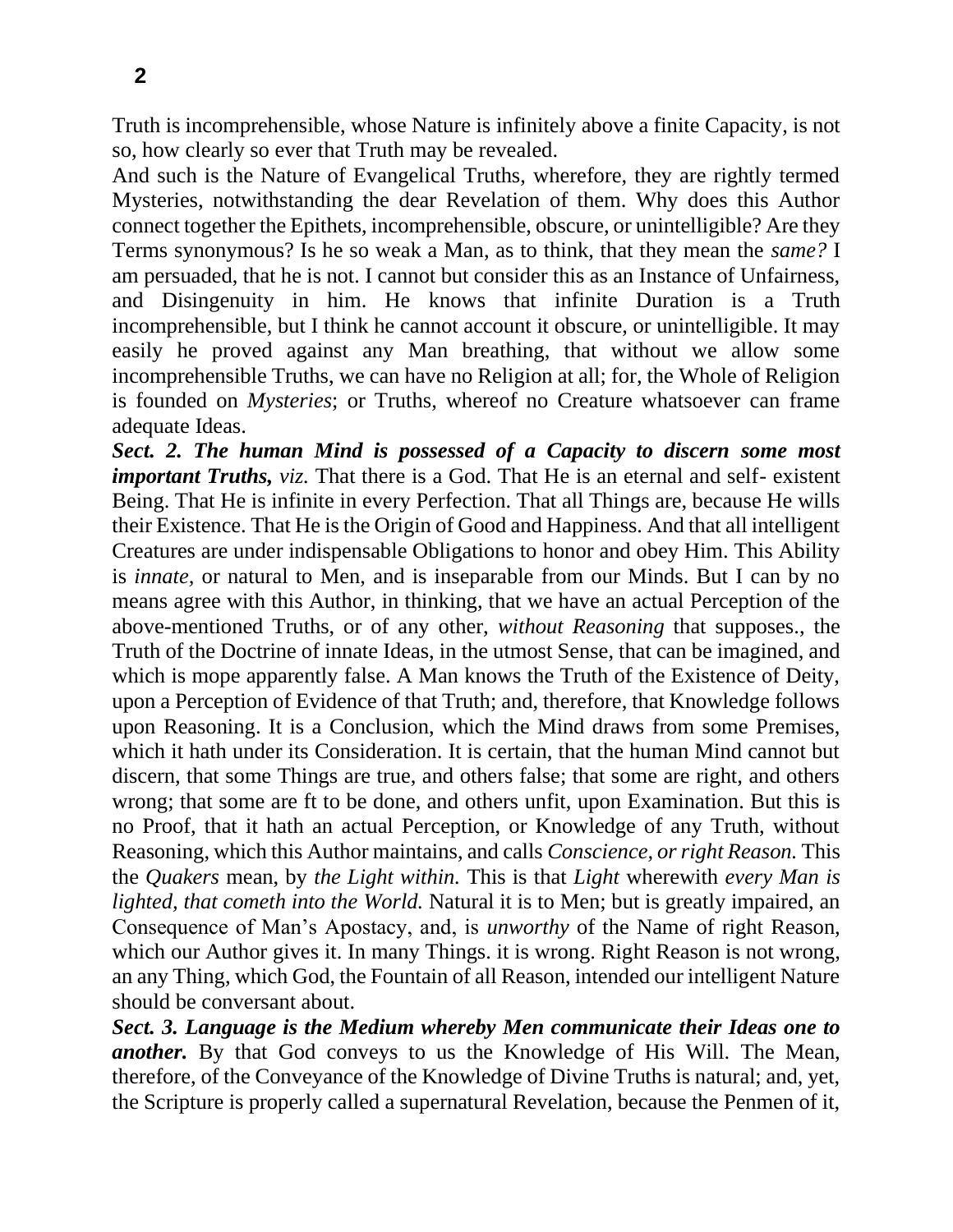were divinely directed, in the Use of this natural Mean, of conveying the Knowledge of Truth, and, therefore, they could not err, in their Mode of speaking. Now, as this is a natural Medium of imparting Knowledge, and is not above the Capacities of Men, it Is fitted to gain their Assent unto the Truth of those Doctrines, which by this Medium are proposed to their Consideration. This Assent is the Duty of all Men, who enjoy the written Word. And it is not an Act, that surpasses the natural Power of the human Mind. There is nothing supernatural in it, anymore, than there is, in yielding an Assent unto the Truth of the most self- evident Proposition. It does not include a Perception of the Nature of the Things themselves, which are expressed, and unto the Truth of which, this Assent is given. With equal Truth it may be said, that a Man's Belief, that two and three make fve, is supernatural, as that a *bare, mere, and simple* Assent, to the Truth of scriptural Propositions is so. For, the latter is no more beyond the Power of Nature than the former. The Cause why Men withhold an Assent from sacred Truths, is not, because they are unable to understand the Medium, which God makes use of to convey to them His Mind and Will; but because they disapprove of what He declares. Hence it is, that so much Art and Violence are used, on scriptural Terms, Phrases, and Expressions, in order to pervert their Sense. If Men could but prevail with themselves to admit of the genuine Import of the Language of Scripture, our religious Controversies would quickly cease. But through a Dislike to those Doctrines, which must be allowed to be true, if the Language of Scripture is taken in its natural Sense, they will use marvelous Shifts and Evasions to obscure and elude it.

*Sect. 4. Though the human Mind hath a natural Capacity to understand the Meaning of the Language of Scripture,* and is able to perceive the Truth of the Doctrines which are therein expressed, and may therefore, without the least degree of supernatural Aid, believe them, or give a firm Assent unto them, as Principles not to be doubted of**:** Yet, such Blindness attends it, that it is incapable, without Divine Illumination, of understanding the *real* Nature of those Doctrines, unto the Truth of which it assents. To perceive the Truth of Christian Doctrines, or of the Things of the Spirit of God, and to know the *Things themselves,* are absolutely distinct. The former, a natural, unregenerate Man is capable of**:** The latter, is entirely above his Power. *The natural Man receiveth not the Things of the Spirit of God, for they are Foolishness to him***:** *Neither can he know them, because they are spiritually discerned.*

*Sect. 5. The Doctrine of the Scripture relates either unto the first, or second Covenant.* The former is called the *old,* and the latter, the *new* Covenant. The first or old Covenant, is the Law**:** The second or new Covenant, is the Gospel. The old Covenant is a System of Natural Religion, in its absolute Purity and Perfection. It consists of Precepts, Promises, and Threatening's. It requires perfect Love to God, and our Neighbor, which includes all such Acts of Reverence towards our Maker, as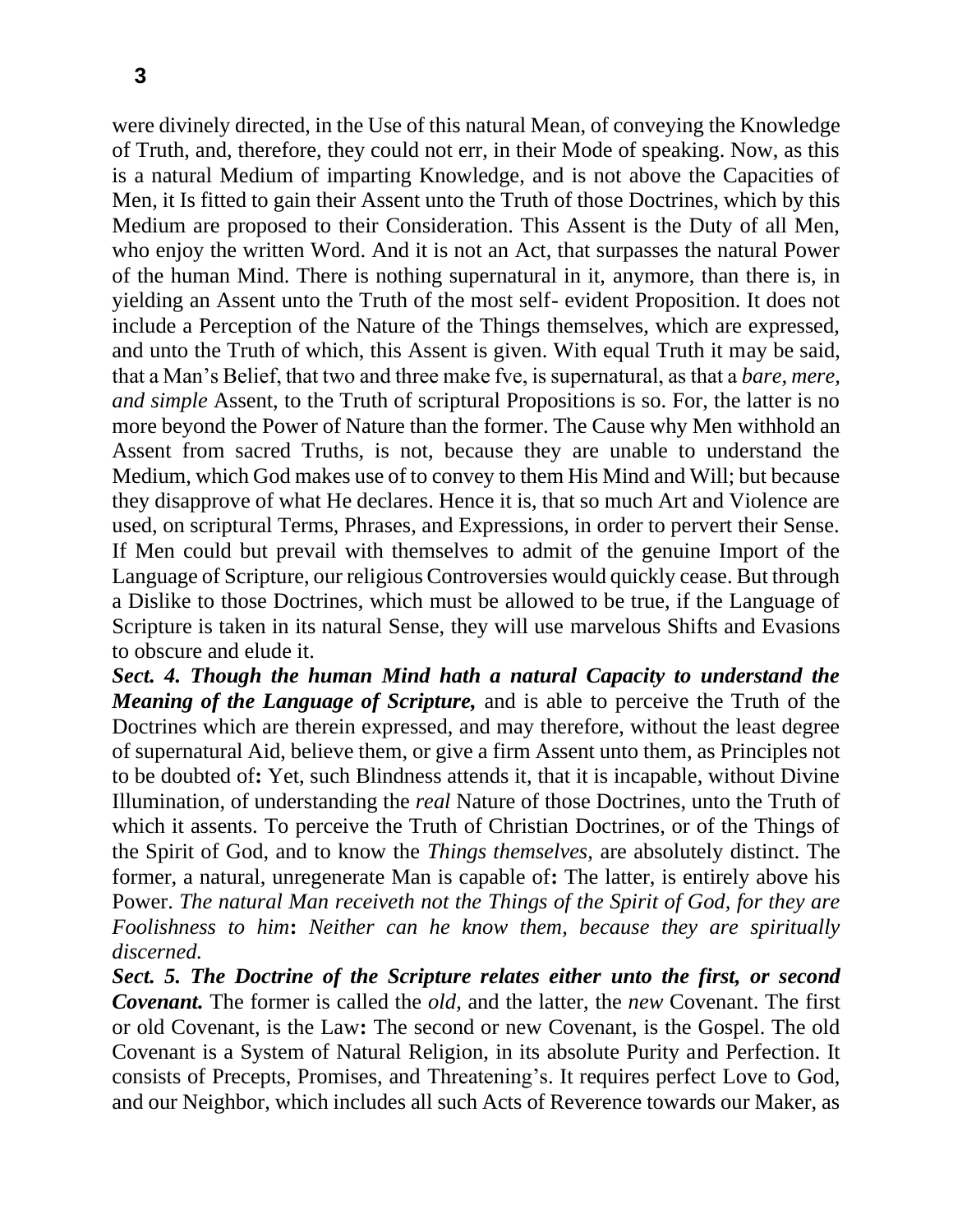His infinite Perfections require; and all Acts of Justice and Benevolence, towards our Fellow-Creatures. Promises of Life and Happiness are made unto Man, in this Covenant, upon a perfect Obedience to its Precepts. And Threatening's of Death and Misery are denounced therein, in care of Sin, or Disobedience. According to this Covenant, therefore, sinful Men can have no Ground to hope for Acceptance with God, or the Enjoyment of Him. Unto Sinners, it is no other than, a *Ministration of Death, and Condemnation.*

The second, or *new* Covenant, is a sovereign, gracious, and full Provision for the complete Salvation of the Church of God, in such a Way as establishes the first Covenant, and effectually secures unto it the highest Glory. Christ was constituted Mediator in this Covenant, and therein He became a Surety to God, in the Characters of a Lawgiver and Judge, for all those Persons, whom it respects. He undertook to do and suffer for them, all that was necessary to be done and suffered, in order to their Pardon and Salvation, consistent with the Honor of the *first* Covenant. The *new*  Covenant, therefore, as it regards our Saviour, was *properly conditional,* and He could not claim the Fulfillment of any Promises made therein, to Him, in our Favor, without the Performance of what He engaged to do and suffer for us. As it respects us, it is *absolutely unconditional* Nothing is required of us, as a proper Condition, in order to a Participation of the Blessings, which are therein promised. So that, it is most fitly called, by *Divines,* a Covenant of Grace. It contains in it, Pardon, Peace, Justification, Grace for our Regeneration, Conversion, Sanctification, Preservation, in this State, and it also ensures to us eternal Life in the next.

This Author says that he has *no Concern with the Distinction betwixt these Covenants, upon which our Systems are formed* This is certainly true; for, the Doctrine which he advances agrees to neither. It is contrary to Natural and Revealed Religion**:** Or, it suits not with the first Covenant, which is Natural Religion in its absolute Purity; nor with the second Covenant, which, in Sum, is Revealed Religion. Like many other erroneous Persons, he disapproves of Systems, I suppose, from a Consciousness, in himself, that his Principles do not consist with any System of Divinity. However, that be, in Fact, they do not. In the Covenant, which was made with the People of *Israel,* at Mount *Sinai,* there Was a Repetition of the Covenant of Works, and ritual and political Laws were added unto that. Wherefore, the Covenant, Which was made with that People, included Laws moral, ceremonial, and political, The Observance of all which, God required of them. But not with a View, that they might, thereby, obtain spiritual and eternal Blessings**:** For, they were not promised therein. All Blessings of a spiritual Nature were granted in another Covenant distinct from that, and which was *confirmed of God, in Christ, four hundred and thirty Years,*  before the Levitical Institution. For which Reason, among many others, I humbly conceive, that the Covenant made with the People of *Israel,* at Mount *Sinai,* was not a Dispensation of the Covenant of Grace, although the ceremonial Part of it had a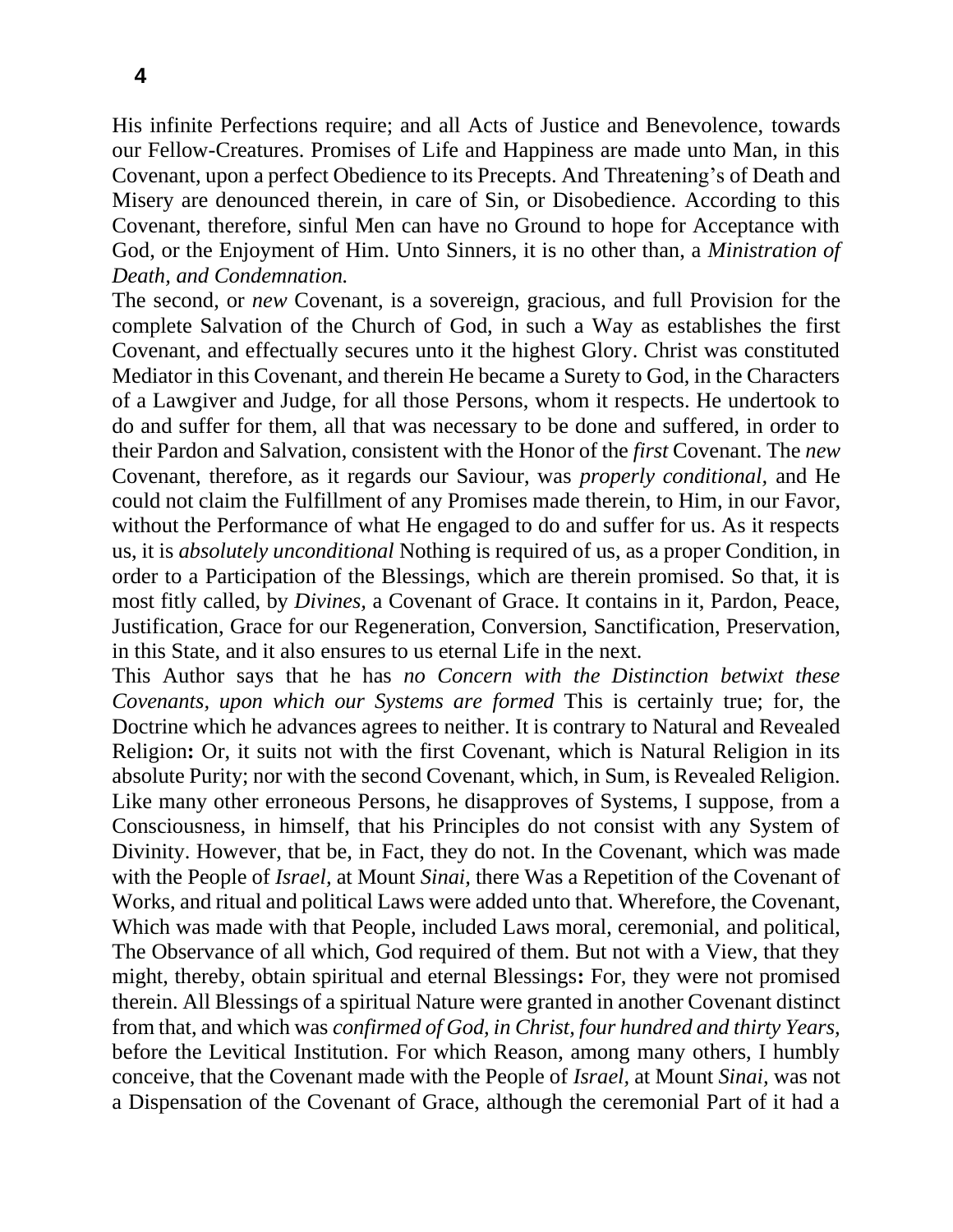typical Relation to the spiritual Benefits, which the *better Promises* of that Covenant express.

*Sect. 6. One grand Article agreed on, and settled in the Covenant of Grace, was Atonement for Sin, and the Remission of it, to the Guilty, in Consequence of that Atonement.* Jesus Christ is the Party, in this Covenant, of whom making Atonement was required, and that important Work, He undertook therein. The Father's Will that He should, and His Compliance therewith, are both expressed in these Words**:** *Lo! I come to do thy Will, O my God.* The Father transferred Our sins from us, and placed them to the Account of Christ. *He made Him to be Sin for us, who knew no Sin.* And Christ took Our Guilt upon Himself, or freely consented to bear, it for us, that we might be legally acquitted. Upon the Imputation of our Crimes to Him, He became subject to that Curse, which they demerited, And, accordingly, in His Sufferings, He was *made a Curse for us.* The whole Penalty which we were obnoxious unto, in Consequence of Sin, He endured. For, the Law's Curse, which He was made, includes it all. The Blessed Jesus, therefore, in His Sufferings Was our Substitute; and, by reason of the infinite Dignity of His Person, His Sufferings are of infinite Value, and satisfactory, to the Law and Justice of God, for our whole Guilt. Remission of Sin, on this Foundation, is an Act of Justice, as Well as an Act of Grace**:** *Mercy and Truth meet together, Righteousness and Peace kiss each other.*

*Sect. 7. The Doctrine of our Justification before God is of the greatest Importance.*  For, if we are not justified, we shall not be glorified. As we are all guilty, and imperfect in our Obedience, God cannot account us innocent; for that is contrary to Truth and Fact, which with Him is absolutely impossible. In Justification Respect is had to the Law, which is the Rule prescribed for our Conduct, and our Conformity or Inconformity to that Rule. If we are conformable to the Law, we shall be accounted innocent, or righteous; but if we are not, we must be accounted innocent, or unrighteous. Now, *as every Mouth is stopped, and all the World, i.e.* Men universally, *are become guilty before* God; no Man, whatever, can be esteemed just by the Divine Lawgiver, on the Foundation of his own Temper, and Actions. A Person of an unmixed Character is not to be found upon the Earth. All that can be said to the Advantage of the *Best* of human Race is this, that they are less guilty than others, whose Crimes are more, and whose Defects are greater**:** Not that they are innocent.

And to say, that God may esteem a Man innocent and innocent, or unrighteous and righteous, on the same Ground. Is an impious Absurdity. For, that necessarily supposes, that the infinite Understanding of God, may pass a false and contradictory Judgment on human Actions. And, therefore, at is most evident, that no Man can be justified, in the Sight of God, by his own Works**:** Because every Man is guilty of committing Sin, in some Instances, and is not perfect, in any Act of Obedience, which he performs. In the Gospel, we have a gracious, and clear Revelation of a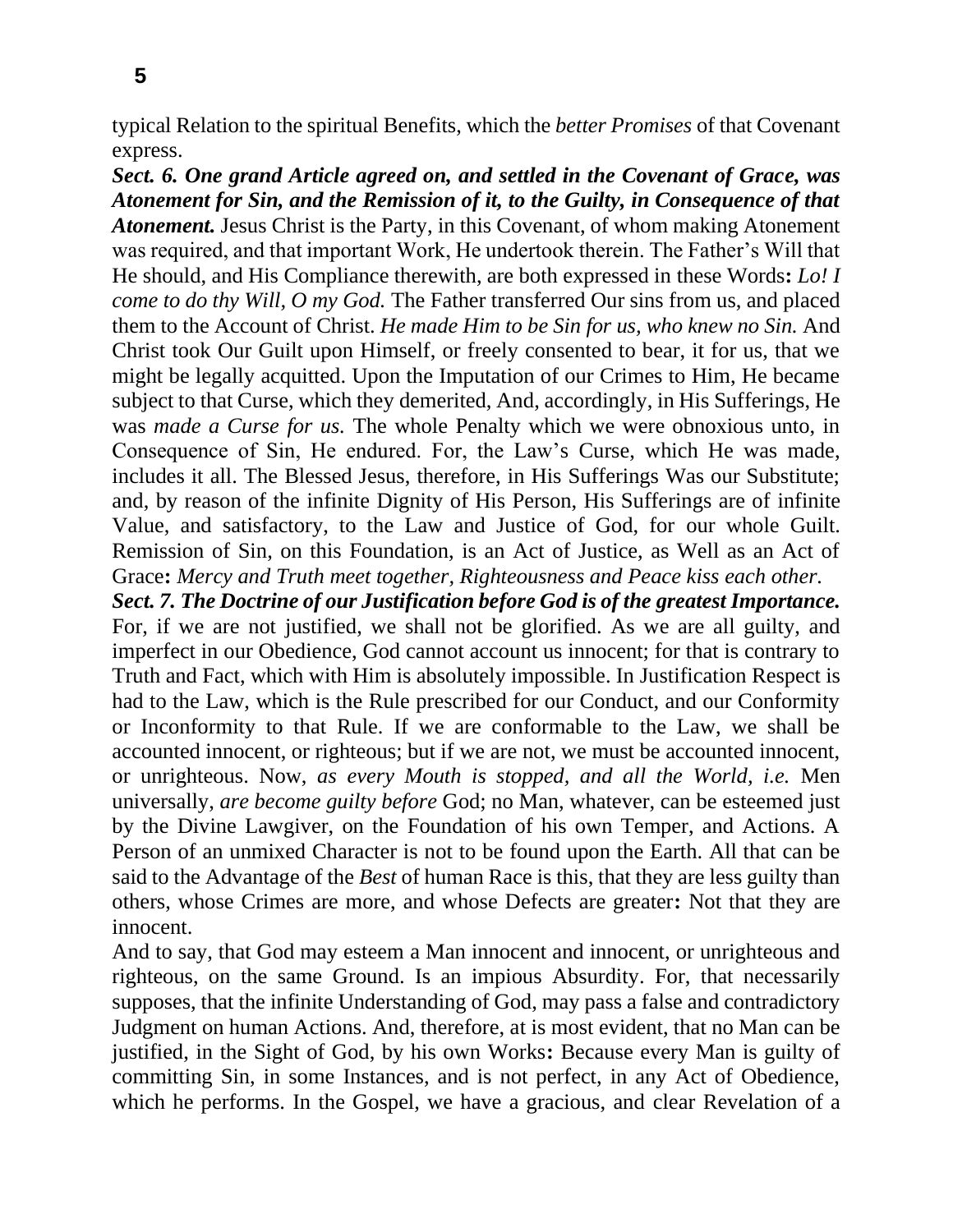Righteousness, which is absolutely perfect, and of infinite Value, *viz.* Christ's Righteousness. He condescended to come under the Obligation of the Law, or Covenant of Works, for our Sakes. Not upon His own Account, that by yielding Obedience to it, He might acquire a Right for Himself to Glory. That would have been incompatible with the Dignity of His Person, who is God, as well as Man; and, therefore, He hath a Right to Glory and Blessedness, on an infinitely higher Ground than that, which the Covenant of Works requires of us. As He came under the Law, on Our Account, to redeem us from it, He was perfectly conformable to it, in His Heart and Conduct. His Obedience is such, in Worth, as His Person is in Dignity, *viz.* immense. This Righteousness, He brought in for us; and God graciously imputes it unto us, whereby we are made righteous, and become, in Consequence thereof, *Heirs according to the Hope of eternal Life.*

This Writer affects to be thought, a strenuous Advocate for the Doctrines of Atonement by Christ's Death, and of imputed Righteousness. And, by his uncommon Manner of treating on those Points, he hath been by many, it seems, as grossly mistaken, perhaps, as ever any Author was. Not a Few have apprehended, that he thinks, that the Death of Christ is *a real* procuring Cause of the Pardon of Sin, and that His Righteousness is the *Matter* of a Sinner's Justification before God; whereas, in Truth, he no more believes either the one, or the other, than a Christian believes the *Alcoran.* It may be some of his Admirers will very highly relent this Assertion; but I have no Scruple Concerning its Proof, which I Will immediately give.

*Sect. 8. He speaks thus: I am far from thinking, that any honest, or sincere Attempt to please God, ever failed of Success. Yea, I am ready to shew, that all Objections and Impediments have been, by a particular Divine Edict for that Purpose, removed and dispensed with in Favor of all, who are sincerely well disposed, whenever they shall be found.* This Edict he produces, and argues upon, afterwards, I *apprehend, it would be no great Difficulty to prove, that the Scripture itself will warrant any Man to hope for Acceptance with God, by his own Righteousness, who is influenced by all those good Dispositions toward the Law, which* Aspasio *considers as Requisites for coming to Christ. He who can say, I feel an Aversion to Sin, and prize the holy Law above all Things***:** *The prevailing Bias of my Affections is to the Divine Law, and the habitual Breathing of my Soul after a Conformity to its Precepts, is, I think, in a fair Way to fulfill the Law, so as to live by his own Obedience, according to what is said,* Ezekiel 33:14-19. If the Wicked turn from his Sin, and do that which is lawful and right — he shall surely live — he shall not die — none of his Sins that he hath committed, shall be mentioned unto him**:** He hath done that which is lawful and right, he shall surely live — he shall live thereby. *Thus the Dispositions made necessary for our obtaining Life by Christ, are sufficient to make us live without Him, and to supersede the Necessity of any Christ, or Atonement at all.* — He adds,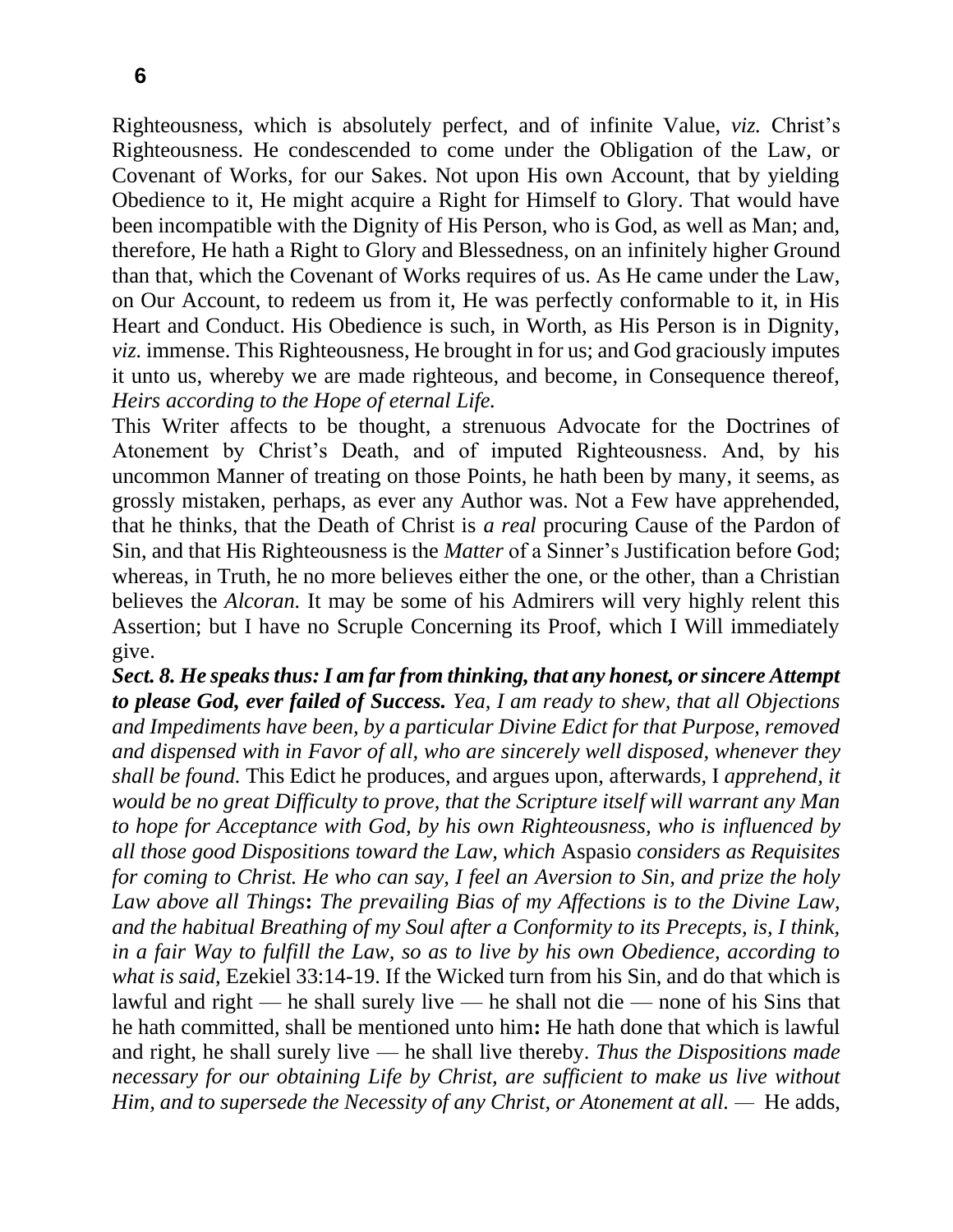*They* (the Jews) *thought, to what Purpose shall we reform, or hearken to the Prophet's Warning, to turn from our evil Way, while our former Transgressions still stand upon Record against us? Let us do ever so well for the Time to come, we must be treated as Criminals for what is past? God removes the Ground of this Complaint, He assures every Man, who shall sincerely repent, or turn from his evil Way, and do that which is lawful and right, that he shall, be happy, and no Mention made of his former Faults. All this He confirms by His Oath, that there might be no remaining Doubt, or Hesitation, in the Minds of Men,* ABOUT THEIR ACCEPTANCE with Him, as soon As THEY REFORMED. — He subjoins**:** *If nothing but Equity had appeared in the Divine Character, nothing but Misery could have been looked for by the Guilty. To Men who are dissatisfied with His Way, as unequal, God proposes to deal with them according to any Rule of Equity insisted on among them***:** Ye say, the Way of the Lord is not equal. O ye House of Israel, I will judge every one of you after his Ways. *So likewise, it appears from the New Testament, that everyone who is found guilty at last, shall be condemned out of his own Mouth, or for walking unsuitably to his own Maxim. The Field then is left fair and open for everyone who wills, to run. Every Let or Hindrance, every Objection that the reasoning Faculty of Man can frame, is entirety removed. — Let all the well-disposed, all the Friends of Virtue, avail themselves of the free Declaration*; *God Himself hath set His Oath to it, that everyone who turns from Evil to do Good shall be happy*. Elsewhere he says *Perhaps it will be inquired, Are no Rules to be observed, no Means to be used, no Works to be exerted by the human Mind or Body, in order to Justification? The Answer is ready***:** *Yes, very many. And they maybe thus shortly summed up***:** *Be perfect, keep the Commandments, and thou shalt live. — The Obligation of the Law is eternal, so can never be loosed. No Man can be assured that his Sins are forgiven him, but in as far as he is freed from the Service of Sin, and led to work Righteousness. For we must still maintain that the Favor of God can only be enjoyed, in* (he means by, or, for) *studying to do those Things, which are well-pleasing in His sight.*

*Sect. 9. The Author allows of no other Incapacity in us to comply with Prescriptions of Duty, than an Aversion to it; or Readiness in us to do Evil, than what arises from our Love to it. As for those who are sincerely well inclined, I have no Doubt but they will do that which is lawful and right*; *even as I make no Question but those who are averse to Sin, will avoid it***:** *For I have no Notion, either from Scripture or Experience, of any Impotency in Man to do Good, but what arises from his Aversion to it*; *or Readiness in him to do Evil, but what arises from his Love to it*. I will freely grant him, that no greater Impotency attends Man, to act in a holy Manner, than attends one who is naturally dead to actuate the several Members of the Body, or perform vital Acts. We cannot act spiritually, as we are dead, or destitute of a Principle of spiritual Life. And we will not, or are disinclined to what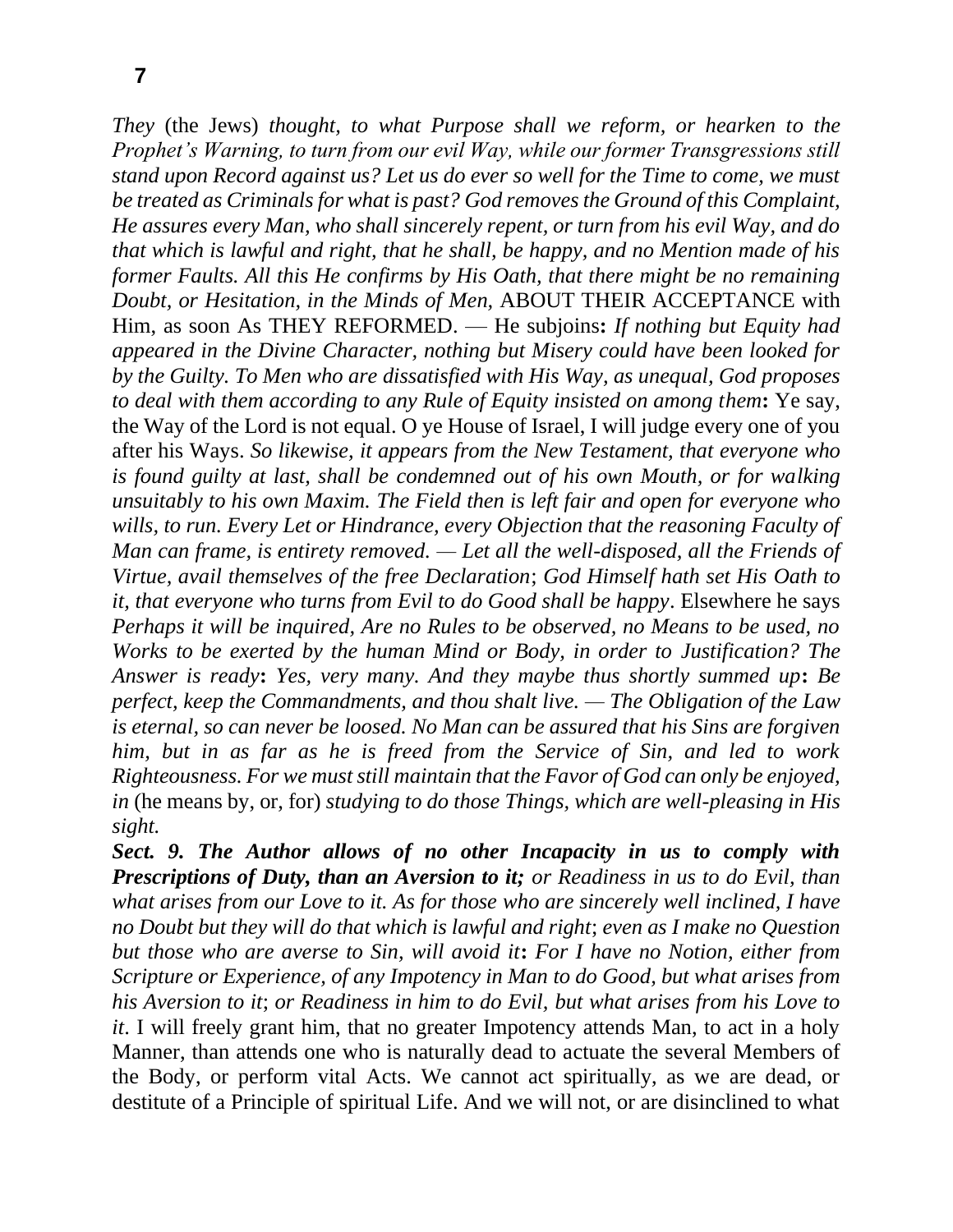is spiritual, as our Minds are depraved and corrupt. Both are equally true of unregenerate Men. No Man is sincerely well disposed until he is born again; or, *created in Christ Jesus unto good Works.*

*Sect. 10. He says: It does not signify much, by what Name we call the Mean of Escape, whether we call it the Law or the Gospel; for the great Concern we have with either of them, is to obtain a Righteousness, or Title to Life. I apprehend, that the great Difficulty is over, when a Man — has got his Aversion to Righteousness overcome, and pointed the other Way, toward Sin. — It is common to both,* (the Law and the Gospel) *that they convey Happiness, or afford Hope to the well-disposed. And the Exercise of the Candidates must be much the time, with respect to either*; *that is, to endeavor to attain a Sense of former Deficiencies, with a proper Value and Esteem for the Mean of Escape*; *or, in other Words, to attain to the Hatred of Sin, and the Love of righteousness. Why should we seek to repress any Man's Impetuosity to fulfill the Law, who already knows the Reason and Matter of his Duty, and is already acquainted with the Nature and Duties of the Law? Why should we retard his Course, by entangling him in a Labyrinth about the Use of Means, seeing he may die before he has learned to use them aright, and so never reach his desired End. Methinks it would be much better to direct him to study* Ezekiel, Chap*.* 33, *where he will find that all well-disposed Persons have as much Security for their Happiness, as the Oath of God can give. As for the Gospel, it was only intended to relieve those ill-disposed People, who despair of ever doing anything to render them acceptable to God, by any Assistance whatsoever. It was never intended to be an Auxiliary to those good People, who are desirous to give acceptable Obedience to the Divine Law. All such, where-ever they are, shall undoubtedly be happy,*  WITHOUT HAVING ANY OCCASION TO TROUBLE THEIR HEADS ABOUT THE GOSPEL. *The Gospel is only a gracious Provision, made, by the supreme Royal Prerogative, for the Guilty and the Desperate. Jesus Christ came only to bring Relief to the Vicious and the Ungodly, without infringing the Privileges of the Righteous in the least. The Gospel was never intended to improve the Righteous, and elevate them to a higher Condition, but to relieve the Wretched.* The Author *wonders what Business* Aspasio *had to urge upon* Theron, *the imputed Righteousness, who had little or no Occasion for it*. And says, *Methinks be acts below the Dignity of the sacred Theme.* In his Opinion, therefore, a Man, upon becoming obedient to the Law, may very well part with the Righteousness of Christ, because, then, he has little or no Occasion for it. And, that it is sinking the Dignity of the sacred Theme. to insist upon it, that the Righteousness of Christ is necessary to the Justification of a Man, Who is holy, or righteously disposed; although that Righteousness only, is commensurate to the Law, as a complete Rule of Action, and his own is far, very far short of being so. *Everyone who unfeignedly esteems the Divine Law, is awakened into habitual and lively Desires after its Purity, and is willing to receive Life in the*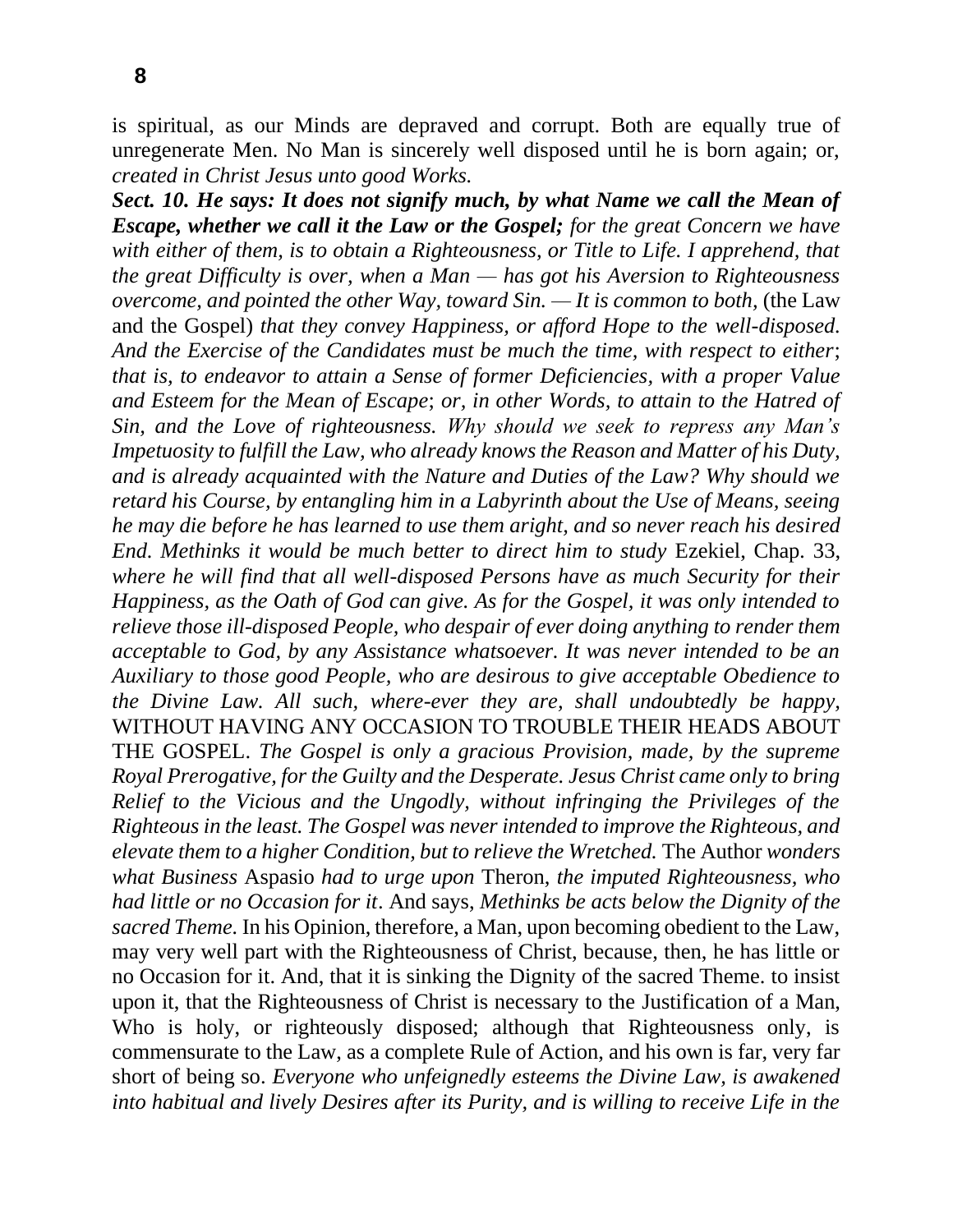*Way appointed therein, shall assuredly find it to be, a never-failing Spring of Consolation.* The Law, then, can give Life unto a Sinner, upon his yielding Obedience to its Precepts; and he has no Occasion to concern himself about the Gospel, in order to his future Blessedness. Let that be true, or false, rightly understood, or mistaken, it is of no Importance.

*Sect. 11. Though the Author thinks, that Persons of righteous Dispositions may discard the Gospel, in the Business of Justification, or of obtaining Life; yet, it is of Use to relieve the Worthless, Wretched, and Desperate,* or such who have been profligately wicked; and, therefore, a Belief of it, or an Assent unto its Truth, is needful for them**:** Which Agent, in his Opinion, is that Faith, which accompanies Salvation. Because, he takes that for granted, or begs it, which will never be proved, viz. *That, no Man assents to the Truth of the Gospel, without be approves of, and loves it.* Men, as well as Devils, may believe that the Gospel is true, and yet, not like it, any more than they. Nothing in *Aspasio,* he thinks, *deserves greater Censure, than his denying, that any Manner of Advantage arises to us from a bare Persuasion of the Truth of the Gospel.* This Assent or Persuasion is no other than a natural Act**:** It is not above the Power of any Man, who understands common Language. He says, we *are to consider Faith as a Principle of Life and Action.* If so, it is more than a mere Assent, simple Belief, or a bare Persuasion. For, an Act is not a Principle of Life and Action. It is very great Inaccuracy to call it so. Notwithstanding, he asserts, that Faith is a *mere Assent* to, or a *bare Persuasion* of, the Truth of the Gospel, in Opposition to those, whom he is pleased to call *popular Preachers*; yet, he maintains, that Love accompanies that Assent.

Faith, therefore, must be more than a simple Belief of the Truth of the Gospel; an Approbation of it, or Love unto it, is included therein. The great Difference between him, and those whom he opposes, is this**:** He supposes that Love to Evangelical Truths attends a simple Belief of them, which is no other than a natural Act of the human Mind, produced by a natural Medium. And they think that a living Faith is *supernatural,* as a Principle, and in all its Acts; and that a real Approbation of spiritual Things, cannot be in a Mind destitute of such a Principle. This is that, which exasperates and enrages him unto an excessive Degree, and causes him to cast about *Fury* and *Virulence,* in a Manner, scarcely to be paralleled, in any Author, as I think. *Love,* he says, *is the Activity of that Life which a Man obtains by Faith.* If Faith is a Principle of Life and Action, how is Life obtained by it? Is not this the same, as to say, the Act of a vital Principle obtains that Principle? The proper Acts of Faith, in his Opinion, are Acts of Obedience, or the Performance of those Works which Jesus Christ enjoins on all who believe. Which are there, *Love, Repentance, Self-denial, and working of Righteous*ness. Upon these Acts being put forth by a Man, he *enjoys the Holy Spirit, as the Comforter, and is filled with Consolation,* which arises from a pleasing Consciousness, of his being obedient to the Commands of Christ**:** Or, of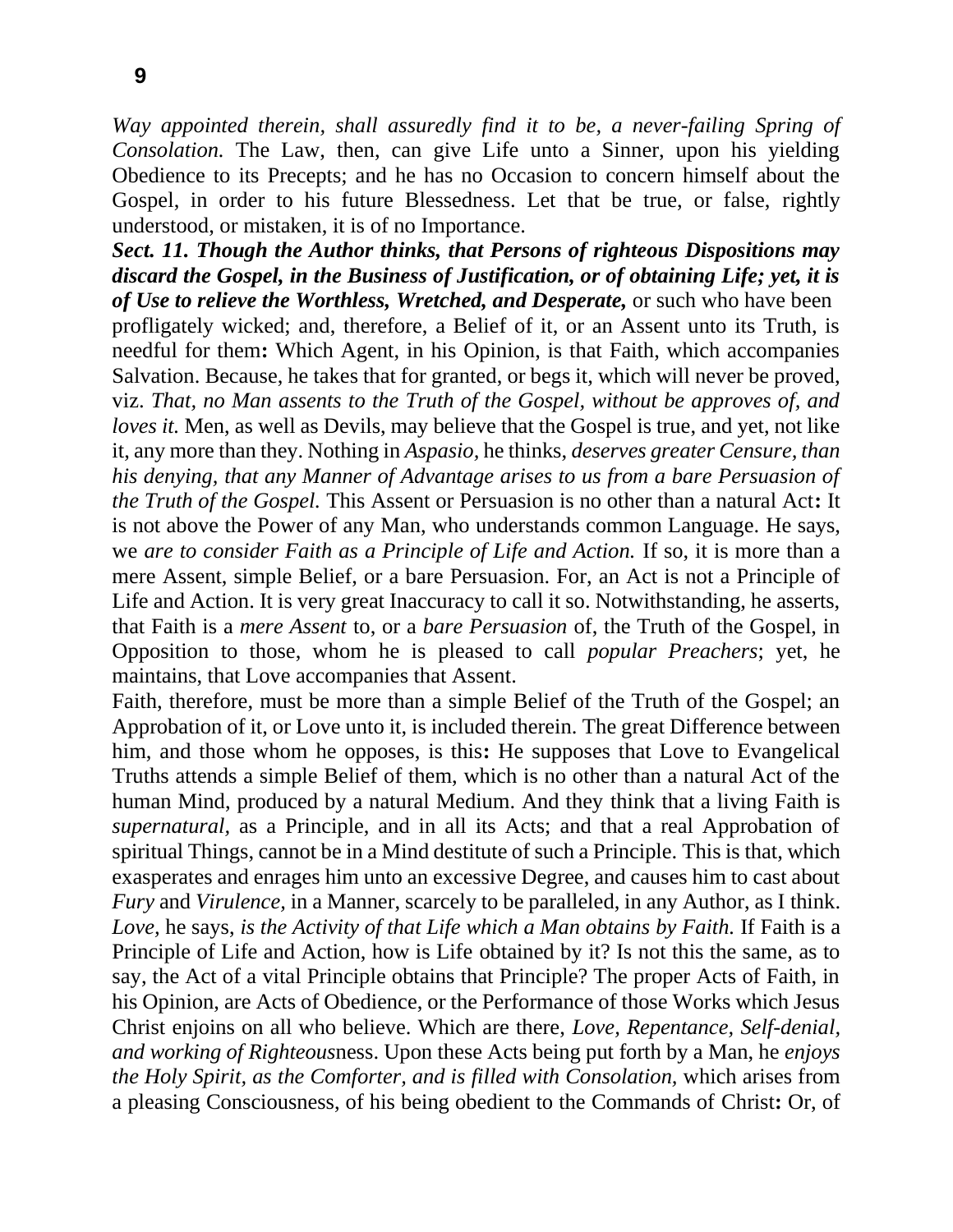*his being freed from the Service of Sin, and led to work Righteousness.* For, that Is the Foundation on which, his Assurance of the Pardon of his Sins, is to be founded, and also his Hope of Blessedness, must be built on that Ground**:** For, on that *the Assurance of Hope rests,* as this Author teaches us.

I know not but he may be much mistaken by some, on this Subject. Possibly, they may think, that he is not a Friend to Morality; because he inveighs vehemently against what he calls *popular Holiness,* and sneers not a little at *Heart-work.* As it consists in *Illumination, Conviction, spiritual Sorrow for Sin, and Affiance, or Trust in Christ for Salvation.* But he is not an Enemy to Morality. The Cause of his keen Resentment against those whom he calls *popular Preachers* is this, they do not allow, that Morality is Evangelical Holiness; or, that a Change for the better, in the Morals of a Man, upon a simple Belief of the Truth of the Gospel, is that Holiness which is requisite to future Blessedness. It is this, that raises his Indignation to its *prodigious Height.*

*Sect. 12. The Principles of this Author are plainly these:* That *the Law under which Man was, in his Creation-State, is dispensed with by the supreme royal Prerogative of God, in our Favor, as we are guilty and sinful. — That, another Law is enacted, or a Divine Edict is published, by obeying which Sinners may obtain Righteousness, or Life. —* That, *well- disposed, virtuous Persons, have no Occasion to concern, or trouble themselves about the Gospel* Atonement, imputed Righteousness, and all other Evangelical Doctrines, with respect to them, are needlers, and were never intended for their Relief. — That, such *who have been immoral and vicious in their Lives, upon becoming virtuous, and righteously disposed, have no farther Occasion for the Gospel***:** *For, the Divine Edict, whereby the Law, as requiring Perfection, is dispensed with, will be a never-failing Spring of Consolation to them —* That, *Faith in Christ is not a Dependence on Him, or Trust in Him, for Salvation*; *but a bare Persuasion of the Truth of the Gospel,* though he thinks, *that Love to it attends that Persuasion.* That, *the Atonement of Christ secures not the Pardon of Sin to any Man. —* That*, on the Ground of Justice, Men may expect to be justified at the Bar of God, by their own Obedience to the sovereign Edict, which He hath condescended to publish, by His supreme royal Prerogative, for that Purpose.* Now, is it not *amazing,*  that any *Calvinist* should conceive, that this Author is a Favorer of his Sentiments, since, the Principles which he advances, are diametrically opposite to them? Perhaps, some will say to me, Surely you mistake him? Does he not contend, that no Qualifications whatever, in us, are necessary, in order to our Acceptance with God, and highly commend *Aspasio* for excluding all Sorts of our own Works, in our Justification, in *a most excellent* Passage, which he cites from the *Dialogues?* I answer, he does; and that *golden* Passage I most heartily approve of. It is this**:** *Both Grace and Faith stand in direct Opposition to Works*; *all Works whatever. Whether they be Works of the Law, or Works of the Gospel*; *Exercises of the Heart, or Actions*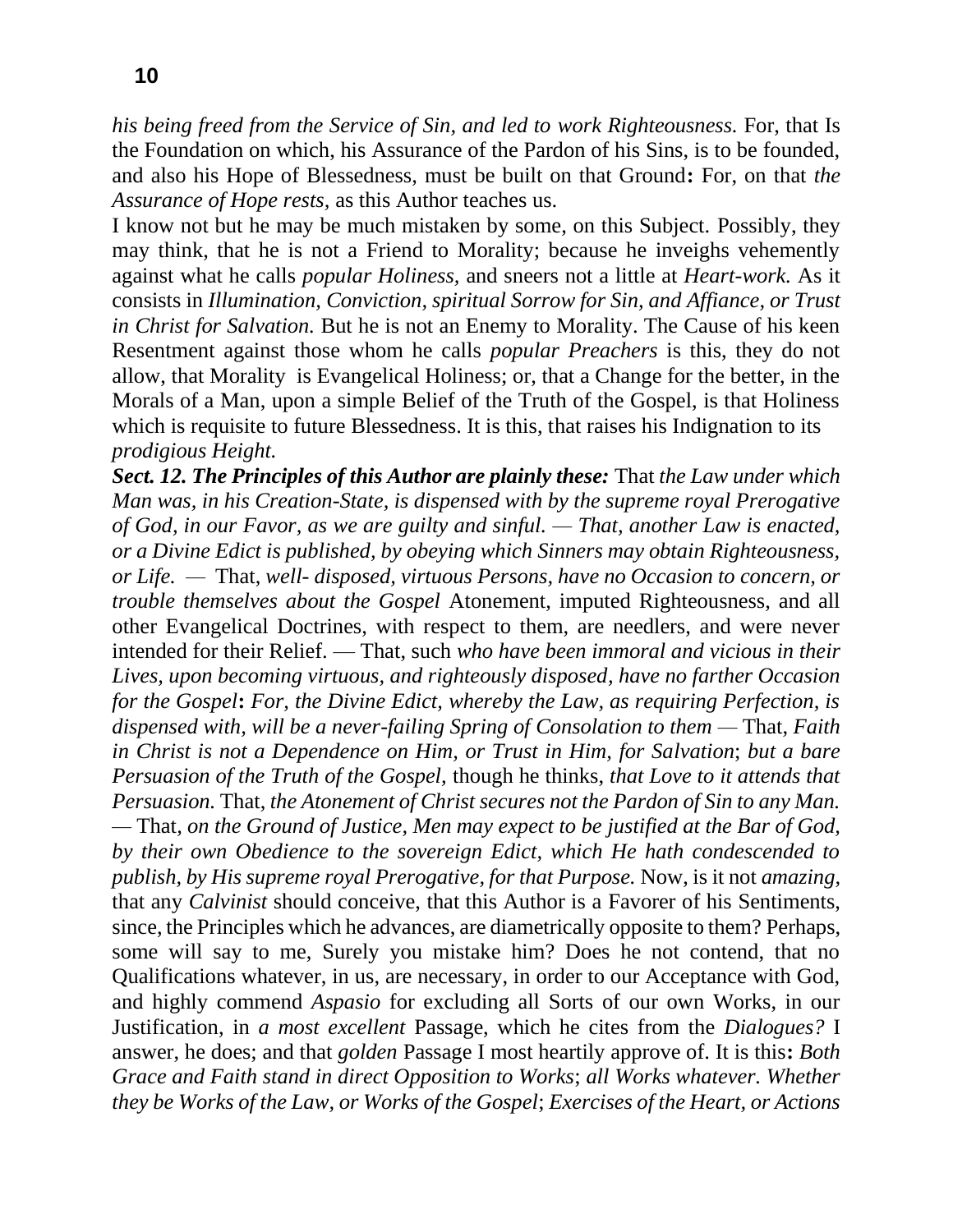*of the Life, done while we remain unregenerate, or when we become regenerate, they are all, and every of them, equally set aside in this great Affair. That the Bill of Exclusion is thus* extensive, or rather quite unlimited, *appears from the Reason assigned*; left any Man should boast *That all Pretense of glorying may be cut off from fallen Creatures. That the whole Honor of obtaining Salvation may be appropriated to Him,* who hid not His Face from Shame and Spitting. — And is *He not worthy, unspeakably worthy, to receive this* unrivalled *Honor, as a Recompence for His* unparalleled *Humiliation?* Our Author's Admirers will, it may be, infer from his applauding of this Passage, that he cannot possibly think, that our own Works are the Matter of our Justification, or the Cause of our Acceptance with God, and the Ground of our Title to Life and future Blessedness. So *Aspasio* means; but this Author is as distant from such a Meaning, as Earth is from Heaven**:** And his good Friends the *Arminians,* and *modern Socinians,* can help him to get clear of Selfcontradiction, in denying, that any Requisites in us are necessary to Reconciliation, Acceptance with God, and Justification; and in affirming, that our Obedience is the true Cause of our *real* Pardon, Justification, and Title unto Life. You will say, how can they do this for him? I answer thus**:** They say, there is *first* Reconciliation; this was obtained by the Death of Christ, nothing in us is required to that; but it includes not *real* or *actual* Pardon of Sin**:** It is a sovereign gracious Edict, by which Men may be assured of Pardon, if they reform and become obedient to the Law, and continue to be so. *And,* there is a *first* Justification, and a *final* Justification. In the former, God is so well pleased with the Obedience of His Son, that He declares Himself ready to accept and justify Men, not-withstanding, all their former Miscarriages, upon their Reformation and future Obedience, which is a very great Act of His Grace and Favor. This is what our Author intends by a Sinner's Acceptance with God, without Works of his own. In *final* Justification, or Justification at the Bar of God hereafter, Respect will be had unto those good Works, which we now perform, as the Ground, or Cause thereof. So that, as this Author says, *Justice, as well as Grace, will appear in the last Judgment*; *then due Regard will be had to every Man's Works. But in the Justification of* SINNERS, *God has no Respect to any Man as better than another.* Divine Favor, or Grace, will appear therein, because it is by a sovereign, gracious Edict, that it is appointed, that our imperfect Works shall be accepted unto our Justification, and Right to Blessedness**:** Justice will also appear therein; because in justifying the Righteous, on the Foundation of their own Works, God will act agreeably to that sovereign Edict, by which it is appointed, that their Obedience shall be accepted to that great End, which the essential Righteousness of his own Nature will oblige Him to make good. *Calvinists*  maintain, that *Justice,* as well as *Grace,* will appear, in the Justification of Believers, at the Bar of God. Not on the Ground of their own Works**:** This they will eternally deny; but on the Foundation of the Righteousness of Christ Grace provides for them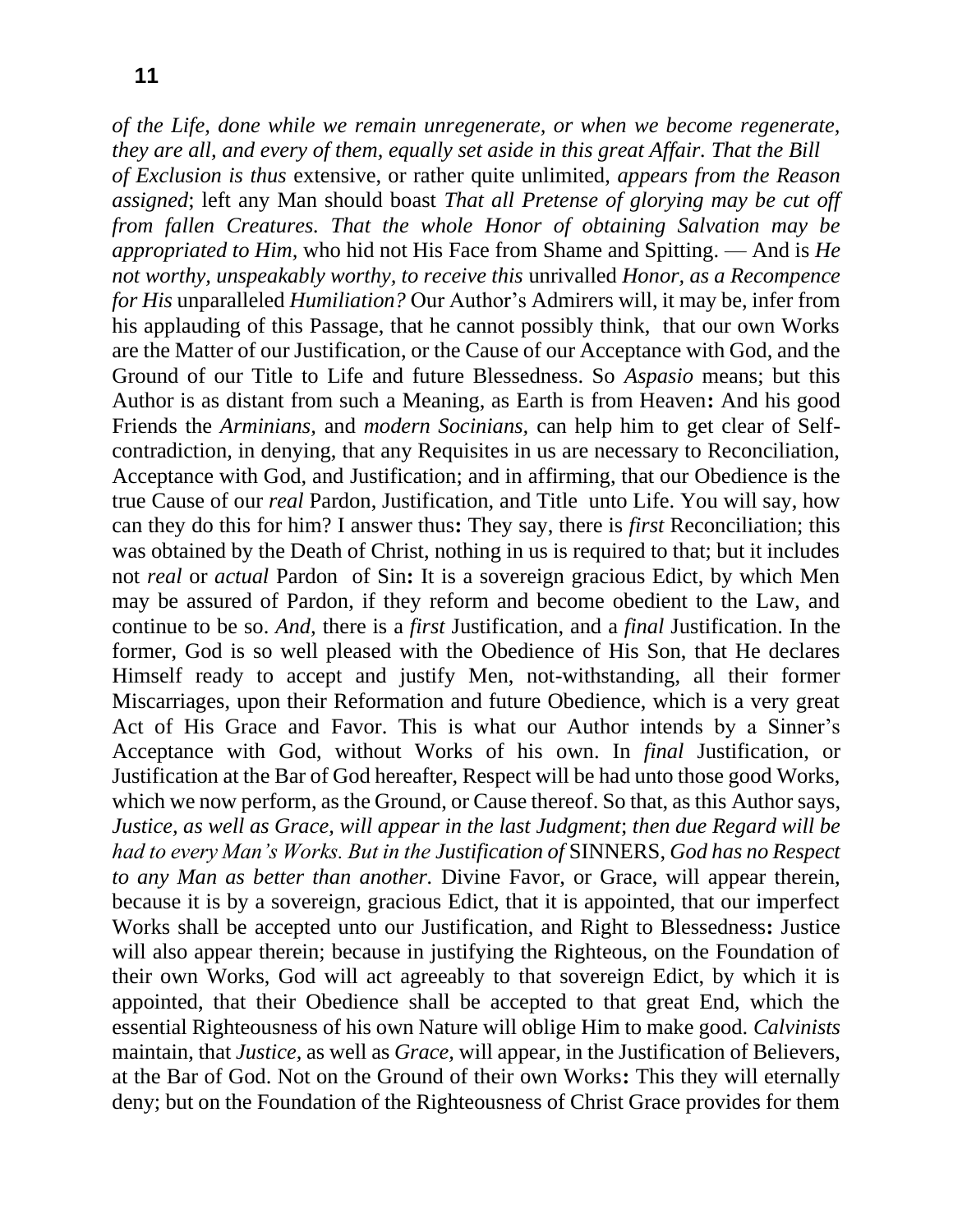that Righteousness, by which they are constituted Just; and it is an Act of Justice to justify them, upon their being made the Righteousness of God in Christ, or righteous by the Imputation of His Righteousness unto them. For, *God is just in justifying of those who believe in Jesus.* 

## *Having stated and summed up the Principles of this Writer, I will briefly attempt to refute them.*

*Sect. 13. He grants, that Man, upon his Apostasy, could not work out a justifying Righteousness, according to the Law under which he was, in his State of Integrity;*  but insists upon it, that, *that Law is dispensed with in our Favor, as we are guilty and sinful, by a particular Divine Edict for that Purpose.* Most evident it is, that, that Law requires us to love God *with all our Heart, with all our Soul, and with all our Strength.* That Love to our Maker comprises, or consists in an Adoration of His infinite Perfections; a Delight in Him, as He is a Being of immense Goodness; a Reverence of Him, as He is infinitely holy, and powerful; and an entire, absolute Subjection to His Will and Authority in all Things. The Reason and Ground whereon this Love is required of the intelligent Creature Man, is the *Nature* of God, or His infinitely glorious Attributes, unless, therefore, a Change takes place in the *Nature*  of God, the Reason of His requiring perfect, supreme Love to Himself will eternally remain; and, if that Reason continues, He cannot dispense with that Requirement, without acting contrary to His own infinite Understanding, which, with Him, is absolutely impossible. Hence it is clear, that it is an *impious Absurdity* to imagine, that God hath dispensed With His Command given to Man, wherein He requires perfect and supreme Love to Himself, and those Acts of holy Adoration, Delight, Reverence, and Subjection to His Will, as such Love includes. Farther, if Divine Precepts are now less extensive, than they once were, let us be plainly told, how far the Abatement is carried. What Degrees of Imperfection, in our Love to God, and Obedience to His Will, are allowed of, in our Favor, as Creatures depraved and sinful. As the Law requires perfect Love to our Creator, so it requires perfect Love to our Neighbor; which Love is a friendly, benevolent Disposition. *It works no Ill* to its Object; but is kind, good, sympathetic, and compassionate in all its Acts. The Reason of requiring such Love to our Neighbor, is the infinite Goodness of the Nature of God, which can never dispense with that Requirement. The Law, therefore, as requiring perfect Love to God, and perfect Love to our Fellow-Creatures, remains, and will everlastingly remain in full Force, without the least Abatement.

The Law, as a Ground of the Divine Procedure, in the Justification, or Condemnation of Man, is a Covenant wherein Life is promised to perfect Obedience, and Death is threatened in Care of Disobedience. Believers are not under it, as such; but as it is a Law *simply,* or *a binding* Rule of Action *only.* And, therefore, they are not under its Curse, being redeemed therefrom by the Death of Christ**:** Yet, their Sins are not less *displeasing to God, than those of other Men***:** Nor do they *less demerit the Curse of*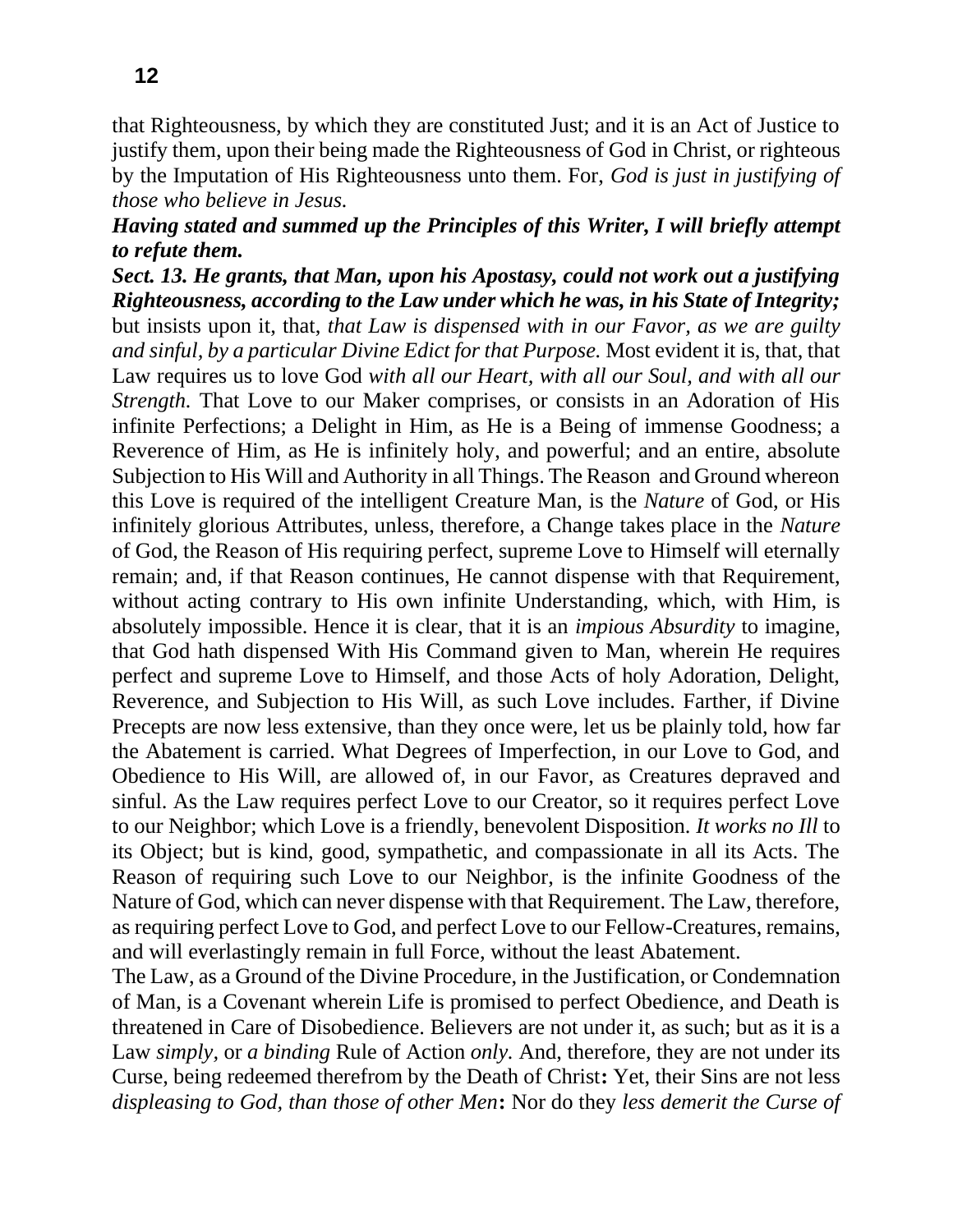*the Divine Law, and the Wrath to come.* Neither does the *popular Doctrine,* as this Author calls it, suppose the one, or the other. He either understands it not, or willfully abuses that Doctrine. But it is a precious Truth, that Saints suffer only *fatherly Chastisements,* and not the Law's Curse, and Divine Vengeance, for their Miscarriages. Christ having endured in their Stead, the whole Penalty, which their Sins deserve, and thereby made complete Atonement for them.

*Sect. 14. That sovereign Edict, by which the Law, as requiring Perfection, is dispensed with, is contained in Ezekiel, Chap. 18, and 33, as this Author asserts.*  By a very brief Consideration of these Chapters, it will appear, that no such Edict is therein contained.

**1.** The Complaint made concerning the Divine Procedure, in the Infliction of Punishment for Sin, is not the Complaint of some Individuals only; but it is the Complaint of the Body of the *Jewish* People**:** It is a public national one.

**2.** The Matter of this Complaint, was what they suffered, as a Nation, or Body politic, that is to say, *national* Judgments for *national* Sins.

**3.** No Respect is had, in this Complaint, unto the *Judgment to come,* and a *future*  State; it only regards the present Dispensations of God, in His Providence towards them, as a Nation. They had not the least View to God's Treatment of them hereafter; their View was limited to the present State**:** Or, it was not carried one Jot farther. And, therefore,

**4.** The Death which they complained of suffering, was not *the second,* or eternal Death, unto which impenitent Sinners wilt be adjudged hereafter; but a *civil* Death, which they now suffered for *public* Guilt, according to that Covenant, which God made with them, as a *Body politic.* Consequently,

**5.** That Life, which they desired, and which God promised, upon their Reformation, was not eternal Life; but the Opposite of that *civil* Death, whereof they made Complaint, *viz.* a quiet and peaceable Enjoyment of that fruitful Land, which was given to them, and of those temporal Privileges, which were granted unto them therein. I dare be bold to affirm, that this Author will never be able to prove, that the *Jews,* in their Complaint, had Respect to a future State, or that God, in answering that Complaint, had any Regard unto Futurity. He must produce some other Proof, of the Publication of a sovereign Divine Edict, by which the Law, as requiring perfection, is dispensed with, in Favour of sinful Men; for no such Edict is there to be found.

*Sect. 15***.** *Our Author's Opinion is, that all well-disposed virtuous Persons have no Occasion to concern, or trouble themselves about the Gospel.* 1. There welldisposed Persons are not sinless, or free from Imperfection, either in Heart, or Life. 2. I suppose, it will be thought proper for them to consult that sovereign Divine Edict, by which the Law, as requiring Perfection, is with. How else can they be assured, that their imperfect Obedience will entitle them to future Blessedness? 3. If it is not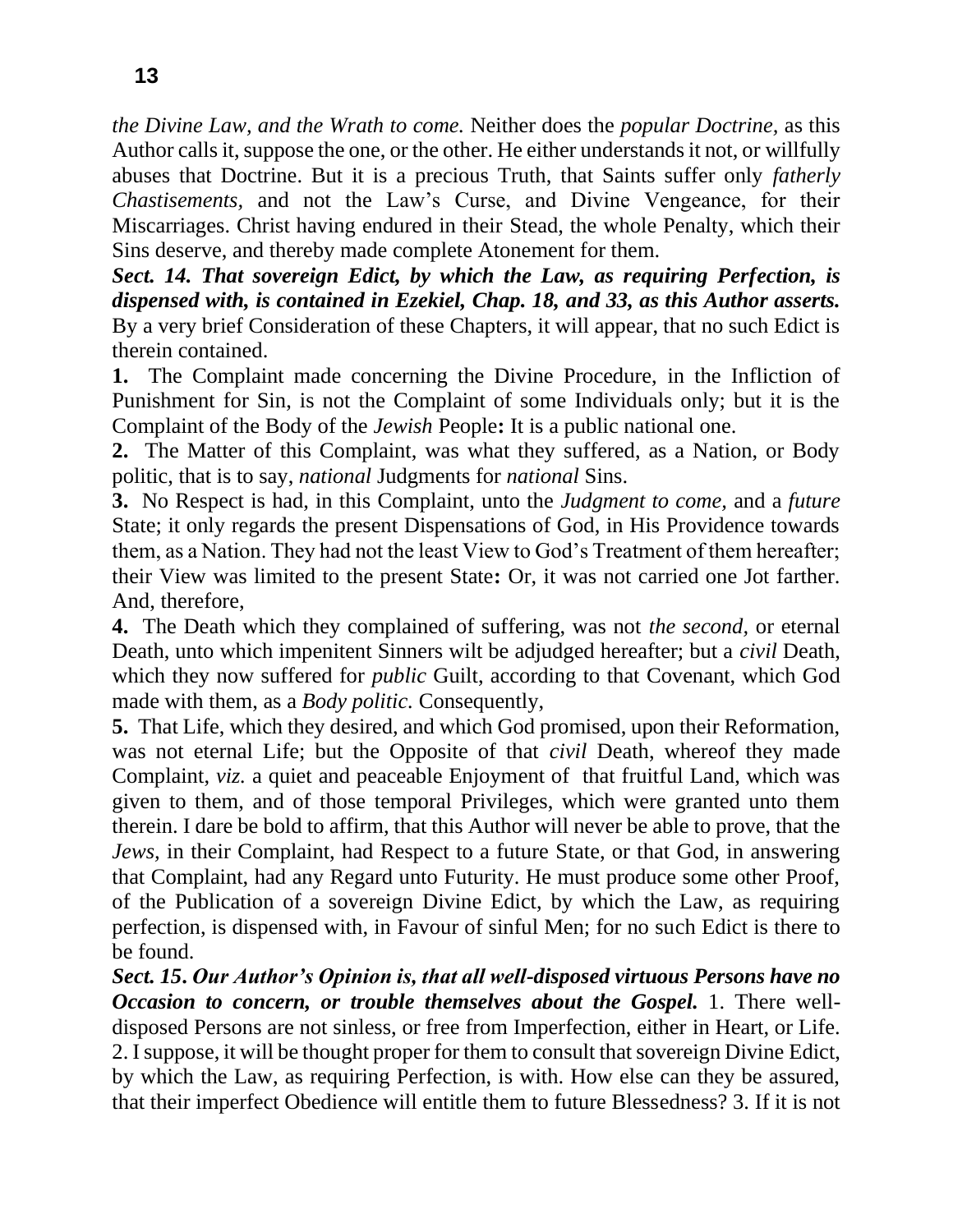necessary to concern, or trouble themselves about the Gospel, then that Edict is not the Gospel. This, I think, the Author must be obliged to grant**:** And indeed, the Gospel it is not, nor is it the Holy Law of God. That is no Law of His, which does not require supreme, perfect Love to Himself, and perfect Love to our Neighbor. This Edict is neither the Religion of Jesus, nor the Religion of Nature; but it is a dreadful Corruption of the latter. And nothing *more unworthy* of God can be devised, than the Publication of such an Edict is. For, the Supposition of it, reflects Dishonor on His infinite Perfections. And, therefore, that Supposition ought to be eternally abhorred. For my Part, I detest it with all my Soul. 4. Permit me to ask, why these well-disposed Persons need not concern themselves about the Gospel? Is it because they are secure of Happiness by this Edict in their Favor? It will be said, they are.

And, what then? I imagine our Author will answer, that is enough for them. Having as much Security for their Happiness, as they can reasonably desire, why should they not rest satisfied with that? What is the Gospel to them? That was only intended for the Relief of the *Wretched, Worthless,* and *Desperate* among Mankind. It was never designed to be an Auxiliary to them; they may, therefore, well spare themselves the Labor of making any Inquiries into it. Let those *worthless Wretches* employ themselves in the Study of the Gospel, who want it; as for those well-disposed People, they need it not.

They may be happy without it. 5. I desire to be informed, for what Reason the holy Angels, who are not the Subjects of Salvation by Jesus Christ, which the Gospel is a Revelation of, are so intent upon the Study of Evangelical Truths? With *a most intense* Desire they look into, and humbly adore those sacred Truths, because of that illustrious Display, which there is of the Sovereignty, Wisdom, Kindness, Grace, Mercy, Truth, Holiness, and Power of God, in the Constitution of the Person of Christ, and in the glorious Designs, which are by Him accomplished. But there are Things, it seems, which well- disposed and virtuous Persons have no Occasion to trouble their Heads about. I cannot refrain from expressing great Astonishment, that any Man, who professes to be a Lover of the Gospel, should entertain a favorable Opinion of a Performance, wherein such Slight is cast upon that most precious, and adorable Scheme, which is the only Foundation of our present Hope as Sinners, and will eternally be the Matter of our delightful Contemplation in Heaven, if there we come.

*Sect. 16. The Author thinks, that those who have been immoral and vicious in their Lives, upon becoming virtuous, and righteously disposed, have no farther Occasion for the Gospel; because the Divine Edict, whereby the Law, as requiring Perfection, is dispensed with, will be a never-failing Spring of Consolation to them.*  He maintains that *the Gospel was not intended to improve the Righteous, and elevate them to a higher Condition.* There Persons, therefore, now being such, though they were formerly of a very different Character, they have no Need of the Gospel. For,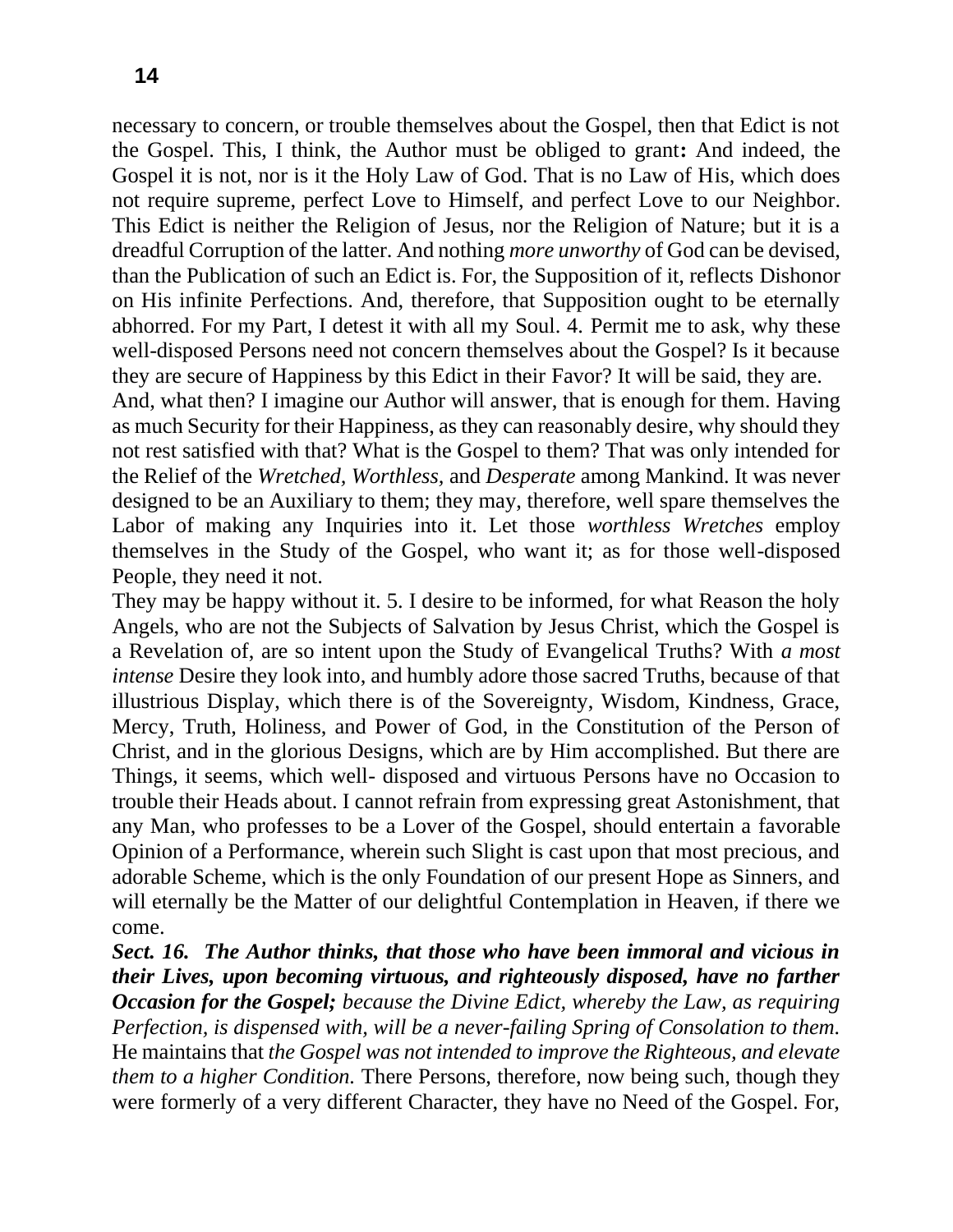now having that Holiness, which is necessary to Happiness, they may, without any Danger, be turned over from the Gospel to the Law, as it allows of Imperfection, and obtain Life by it**:** Or obey it, so as to live by that. But,

**1.** No such Edict is extant in the sacred Records, however, not the least Proof thereof is yet given by our Author; it is not to be found in those Places, unto which he refers us for it.

**2.** Such an Edict cannot consist with the infinite Perfections of God. The Reason of His requiring supreme, perfect Love to Himself, is the infinite Excellency of His own Nature; and, therefore, it is no less absurd to suppose, that He may cease to require such Love of His Creatures, than it is to imagine, that He may cease to be God.

**3.** No *Law was given, which could give Life,* in the Time of the Apostle *Paul* And, I think, that it will never be proved, that such a Law hath been given since. Therefore, **4.** The Law cannot be a never-failing Spring of Consolation to any of the Sons of Men. The Gospel only is such a Spring, wherein *the* Righteousness *of God is revealed from Faith to Faith.* Which Righteousness is *everlasting*; and with that Righteousness, everlasting Salvation is inseparably connected, and Divine *Grace will reign through it unto eternal Life.*

*Sect. 17. He insists upon it, that Faith is not a Dependence on Christ, or Truth in Him for Salvation; but a bare Persuasion of the Truth of the Gospel; though he* thinks, that *Love to it attends that Persuasion.* On this Subject he expatiates largely, and charges those, whom he calls *popular Preachers,* with many and great Inconsistencies upon this Point; especially, as Assurance is thought to be essential to Faith. My Opinion being different, I shall not undertake to defend it**:** Nor, do I think myself at all obliged to vindicate any Writers, who through Inadvertency may have, in some Instances, expressed themselves in an inconsistent Manner. It is Truth only, which I shall contend for.

**1.** A *mere* Assent, *a simple* Belief, or *bare* Persuasion of the Truth of the Gospel, as I before observed, is a *mere natural* Act of the human Mind, produced by a *natural Mean, viz.* common Language, whereby Divine Truths are expressed. God speaks to us in His Word, and He requires us to believe the Truth of those Doctrines, which He delivers therein. Now, I would ask, whether He speaks intelligibly, or not? If He speaks so as to be understood; or, if His Language is not above the natural Capacity of Man, it is a Medium sufficient to produce in Men, an Assent to the Truths expressed, without the least supernatural Assistance, This Assent, therefore, cannot be that precious *Faith*, which the Apostle says *is obtained by Lot*, (toi  $\lambda \alpha \chi \text{ (out)}$ ) which this Author would persuade us it is. He might as well say, it is by Lot, that Men obtain a Belief, that two and two make four, as assert, that Men obtain by Lot, a simple Belief of the Truth of the Gospel, if God speaks to us intelligibly in the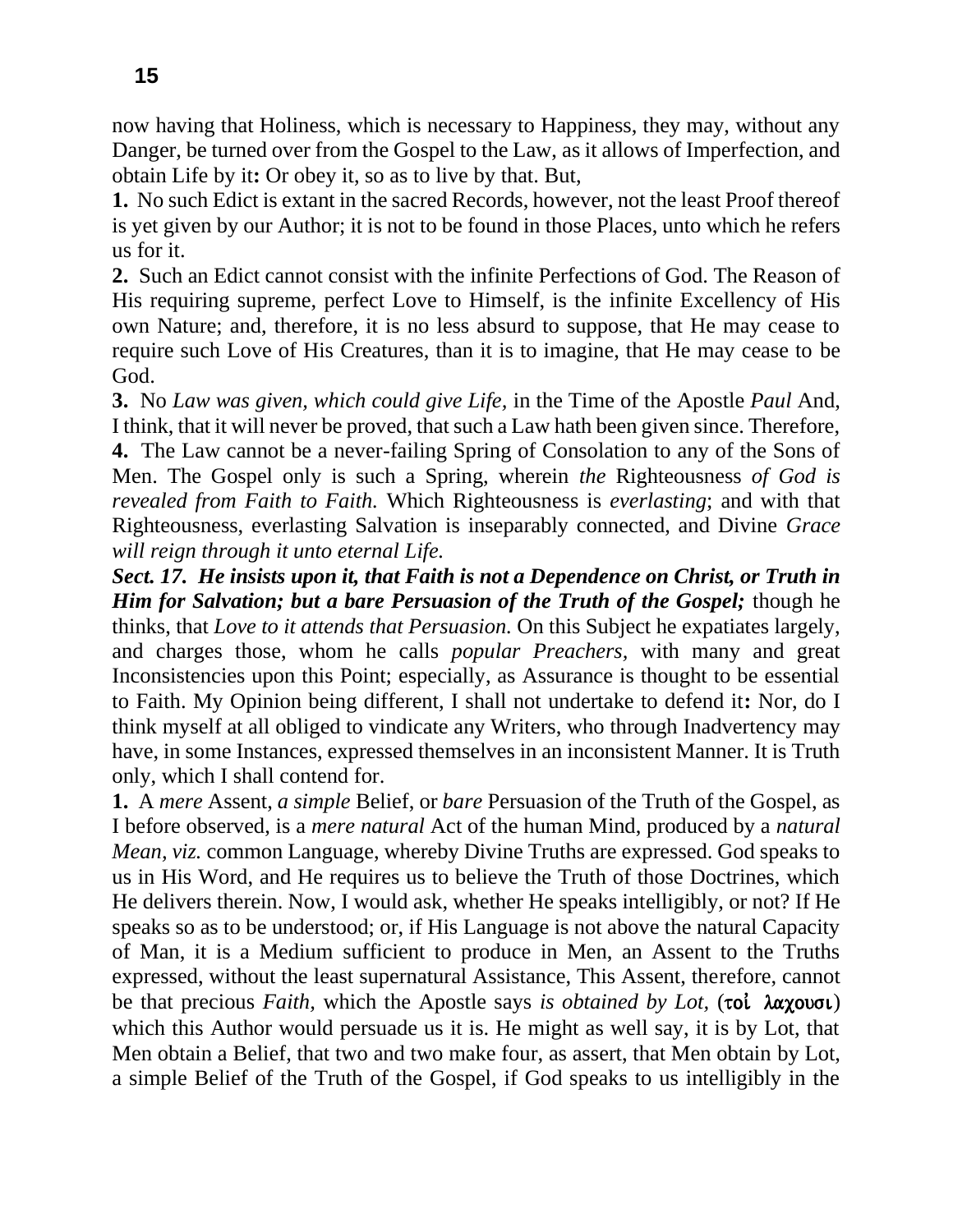Scripture. And I suppose none will say, that he speaks *unintelligibly*; because that would be the same, as saying, no End can be answered by His speaking.

**2.** Love to the Gospel does not, nor can attend a *bare* Persuasion of its Truth. The Author's Supposition, that it may, is absolutely groundless. Love to Evangelical Truths arises from an Acquaintance with their true Nature, or real Excellency, which a natural Man hath not, nor can have. *They are Foolishness to him, neither can he know them*; *because they are spiritually discerned.*

**3.** No Acts of spiritual Obedience can spring from a mere Assent to the Truths of the Gospel; because, that is no other than a natural Act**:** It is not a spiritual Principle of Operation. The Mind, notwithstanding, that Assent, is still *carnal,* and *Enmity against God, it is not subject to His Law, neither indeed can be*.

**4.** Those Acts of holy Obedience, which the subjects of supernatural Faith yield unto God, are Fruits of that Faith, and accompany it; but they are not that Faith itself**:**  Or, that Faith does not consist in Acts of Obedience, though Acts of Obedience flow from that excellent Grace. But the proper Acts of Faith, in his Account, are no other than *Socinian Obedience,* which may be yielded to the Divine Law, without the Infusion of a holy Principle into the Mind.

**5.** Faith, considered as an Act, is a Trust in, or Dependence on Christ alone for Salvation, upon a Conviction of our miserable and helpless Condition in ourselves, and a Perception of the Wisdom, Fitness, and Glory of the Method of laving Sinners by Him. Without such a Conviction, no Man will ever believe *to the saving of the Soul.* It is produced by a View of the vast Extent of the Law, a Prospect of our Guilt, an Apprehension of its just Demerit, a Sense of the *Plague of our Hearts,* and a Discernment of the infinite Holiness of God, as appearing in His Law. Thus, *thro' the Law we become dead to the Law, that we may live unto God,* upon another Foundation, which is absolutely distinct from that, *viz.* the Covenant of Grace. Our Author calls this, *the idle Process of a Law-Work.* But, if he is an entire Stranger unto a Work of this Kind upon his Mind, he is destitute of that Faith, which is of *the Operation of God,* and under the Power of Unbelief. Let him think of that Matter, as he pleases. No Man will ever receive Christ, or believe in Him, without such a Conviction. In Virtue of that Light, by which we come to know our Misery, and Helplessness, we see the Necessity of such a Saviour as Christ is, and the Glory which arises to God, in saving us, through the Blood, Righteousness, and Grace of the Blessed Jesus**:** This makes Him precious to us, and keeps us fixed in a Dependence on Him, for Pardon, Peace, Acceptance with God, Wisdom, Holiness, and spiritual Strength, in all Times of Temptation, and Distress. So that, Faith is a cordial Reception of Christ, as the Way of Salvation appointed by God, and an immoveable Adherence unto Him, as our ALL IN ALL.

*Sect. 18. This Writer's Opinion is, that the Atonement of Christ secures not the Pardon of Sin to any Man.* For, That it cannot do, if our Acceptance with God, and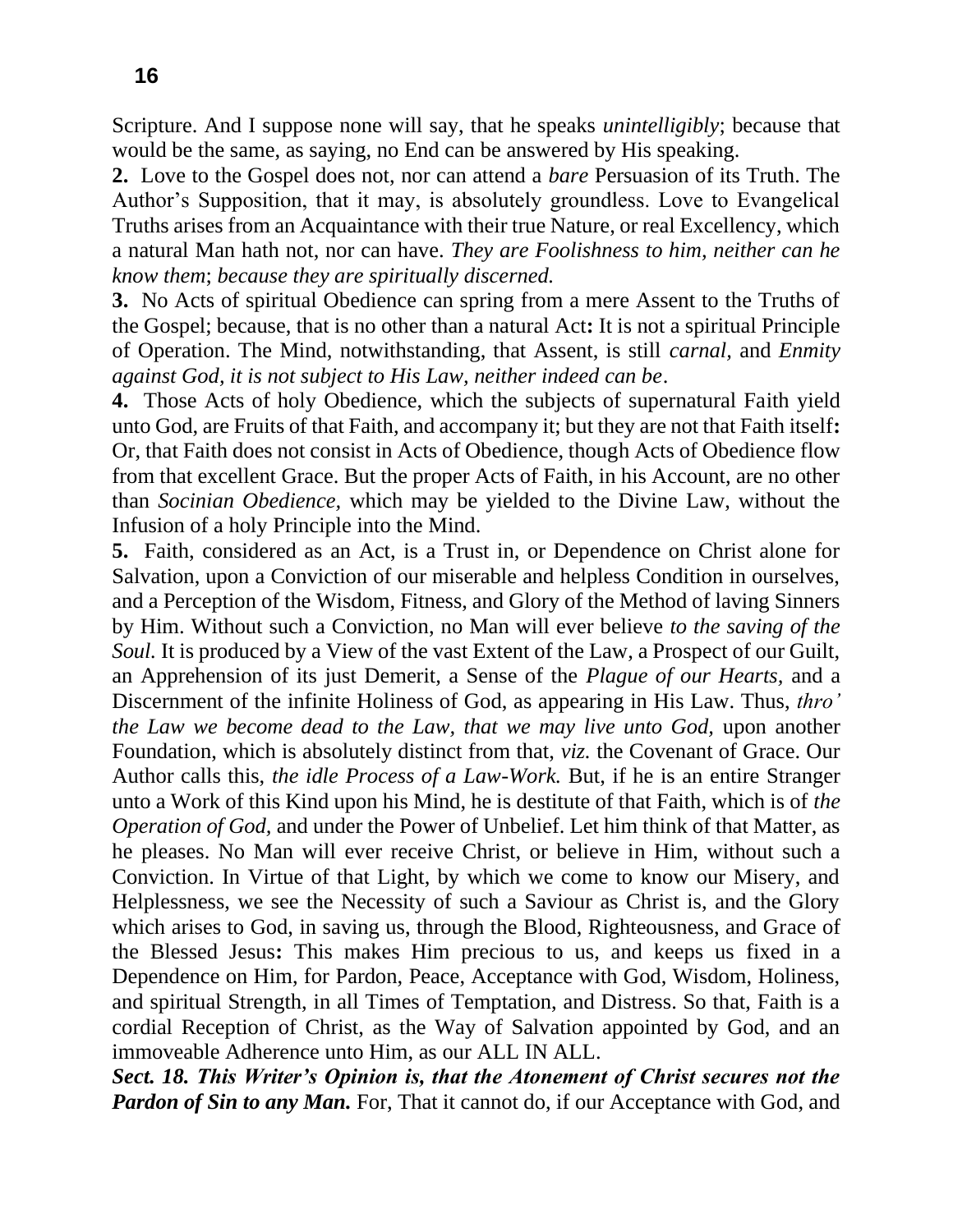Justification before Him hereafter, depends upon, and is to be secured by our Obedience to that Edict, whereby the Law, as requiring Perfection, is dispensed with; which he strenuously maintains. Notwithstanding, therefore, all that he hath said on the Doctrine of Atonement, by the Death of Christ, he does not think, that Sin is *really* expiated by His atoning Sacrifice, nor that Sinners are *actually* redeemed from the Law's Curse, by what He suffered, nor *really* secured from enduring the vindictive Displeasure of God, by all those agonizing Tortures, which He endured for them. Real Atonement consists in these Things, *viz*; a Removal of Guilt — Redemption from the Law's Curse — and, Security from suffering Divine Penalty; or, an *actual* Right to Impunity, unto which the Sinner was obnoxious, on Account of his Offences. And, for my Part, I will never contend with any Man, for Atonement by the Death of the Son of God, if these Things are not allowed to be included therein. Adored be Divine Favor for it! Christ hath *put away Sin by the Sacrifice of Himself.* — He hath *redeemed us from the Curse of the Law, being made a Curse for us. — And, Peace is made by the Blood of His Cross.* When, therefore, we *were Enemies, we were reconciled to God, by the Death of His Son. Hence it is clear, that* our Right to Impunity, springs not from our Acts of Obedience; but results absolutely, and alone, from the infinitely meritorious Sufferings of the Blessed Jesus. *Sect. 19. He imagines, that on the Ground of Justice, Men may expect to be justified, at the Bar of God, by their own Obedience to the sovereign Edict, which He hath condescended to publish, by His supreme, royal Prerogative, for that Purpose.* 1. If so, then justification hereafter, will not be through the Righteousness of Christ; but by their own Works. In Judgment, a Righteousness will not be imputed to them, for their Justification that is *without Works*; but their own personal Obedience**:** Or, their own Works will be the Cause and Ground of their future Acceptance with God. And, therefore, 2. Boasting will not be excluded in the next World, if it be in this. The Proof of which, will be attended with no small Difficulty. 3. It is not yet proved, that God hath published such an Edict, and I think it never will be. For, 4. The Reason of God's requiring supreme, perfect Love to Himself, is the infinite Excellency of His Nature, which Reason will eternally continue; and, therefore, His Law, which is founded on that Reason, will forever remain in full Force, without the least Alteration, or Abatement. 5. It is not possible with God, to esteem a Creature innocent, on the Foundation of his own Temper and Actions, who is not perfectly conformable to His Law, which requires supreme, perfect Love to Himself; because, that would be passing a Judgment, which is contrary to Truth and Fact. Now, as it is confessedly true, that there is not any Man, in the present State, who perfectly loves God, no Man can be justified, at the Divine Tribunal, by his own Obedience.

*Perfect* Obedience can never Spring from *imperfect* Love. 6. That Obedience, which arises only from a *natural* Faith, hath not any Thing of true Holiness in it, and,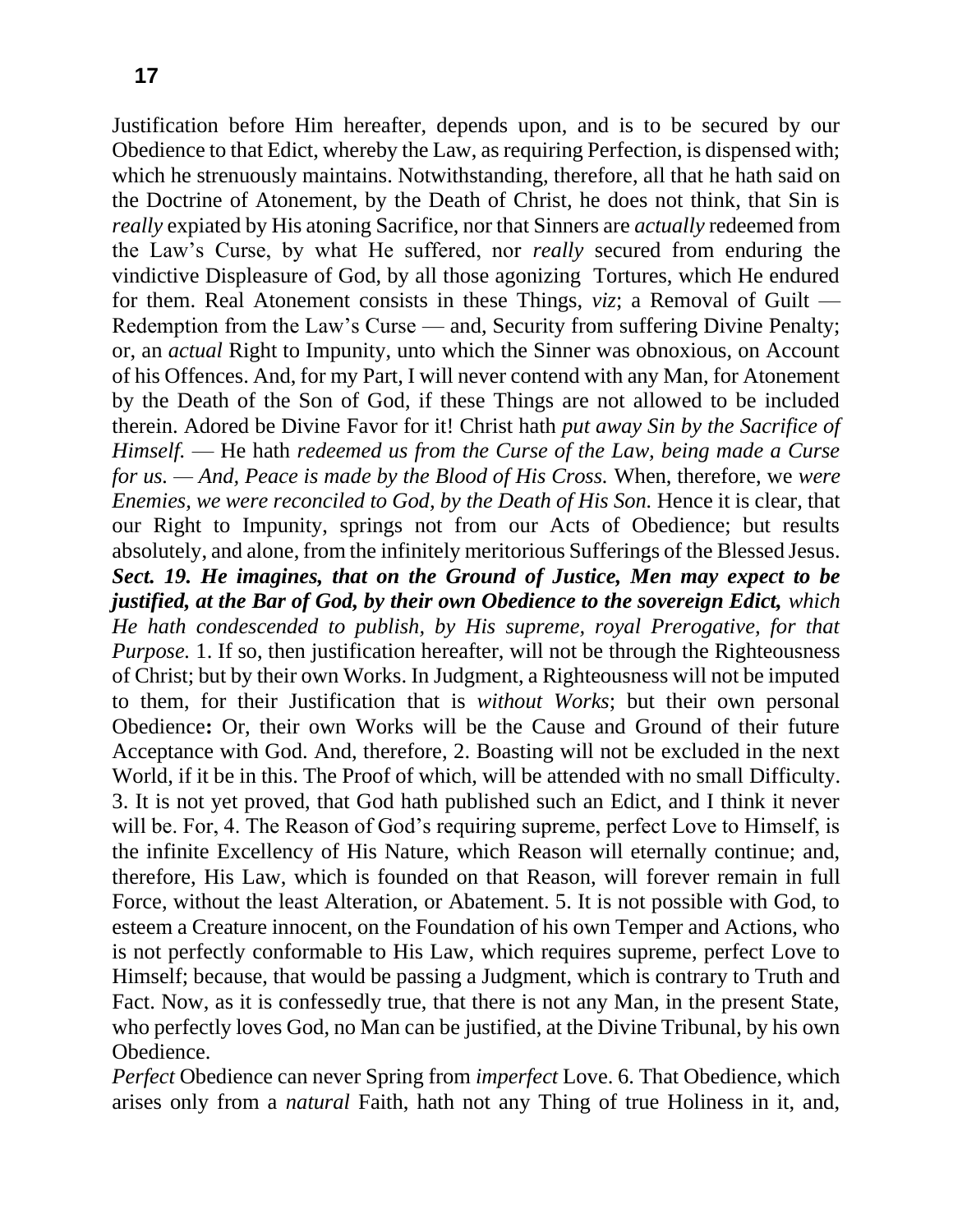therefore, it cannot be acceptable to God. A *mere* Assent to, a *simple* Belief, or *bare*  Persuasion of the Truth of the Gospel, is no other than a *natural Faith,* Which is produced, in the human Mind, by a *natural Medium*; *and,* therefore, no Acts springing from it, are really holy, and spiritual, nor can be pleasing to God. How should they then be the Ground of our future Justification before Him?

*Sect. 20. According to the Principles of this Author, the sincere and humble Christian, when upon the Verge of Eternity, may solace himself thus:* Though it is true, that I have sinned against my Maker, and have always been unable to come up to that Perfection, which His original Law required of Man, He has graciously dispensed with that Law, by a sovereign Edict, in order for my Relief, as a Creature guilty and imperfect; in that Edict, He gave me the strongest Assurance, by His Oath, that if I repented of my past Miscarriages, or turned from my evil Ways, and did that *which is lawful and right,* I should, in so doing, be justified, and *live thereby.* Being deeply struck with this His merciful Condescension, I resolved to forsake Sin, and work Righteousness. This Resolution I have performed, and, therefore, I have now a Claim upon Him, on the Foundation of my own Obedience, for Acceptance with Him, and the Enjoyment of Blessedness from Him. O my Soul be not then afraid to appear at His Tribunal; for He must justify, He cannot condemn thee, without a Violation of that Oath, which He gave thee, for thy Security. According to the Principles of most whom he calls *popular Preachers,* one whom he esteems a *hypocritical,* and *boasting* Christian, must, at the Hour of Death, comfort himself thus, and no otherwise: Though it is true, that my Sins are many, great, and highly aggravated, there is Virtue sufficient in the Blood of Christ to atone for them all. My own Righteousness is very imperfect, and, therefore, it cannot justify me before God. But the Righteousness of Christ is absolutely perfect, and of infinite Value. In that Garment of Salvation, I humbly hope, my Soul is clothed, and constituted righteous; thereon alone I depend for Acceptance with my Supreme Judge, and as my Title to future Blessedness, without any of my own Works, either in Connection with, or in Subordination to that Righteousness. My Nature, I know, is depraved and vile; and is, therefore, unmeet for, and incapable of the Enjoyment of God; but I hope, that, by His Spirit and Grace, He hath been graciously pleased, without any Concurrence of mine, to implant a Principle of Holiness in me, according to which, I delight in, and serve His Law. And all the Acting's of that Principle, in holy Obedience, have been produced by His gracious, and benign Influence. For, as to Holiness, I AM NOTHING. BY THE GRACE OF GOD I AM WHAT I AM**:** And I shall behold the Top-stone laid, of the amazing Structure of my Salvation, with Joy, at present inconceivable to me; and, I am sure, that I shall eternally cry, GRACE, GRACE UNTO IT.

The *Sneer, Scorn, Contempt, and Virulence,* which run through this Performance, I imagine, will as certainly sink, as a Talent of Lead, will immerge in the Deep, with